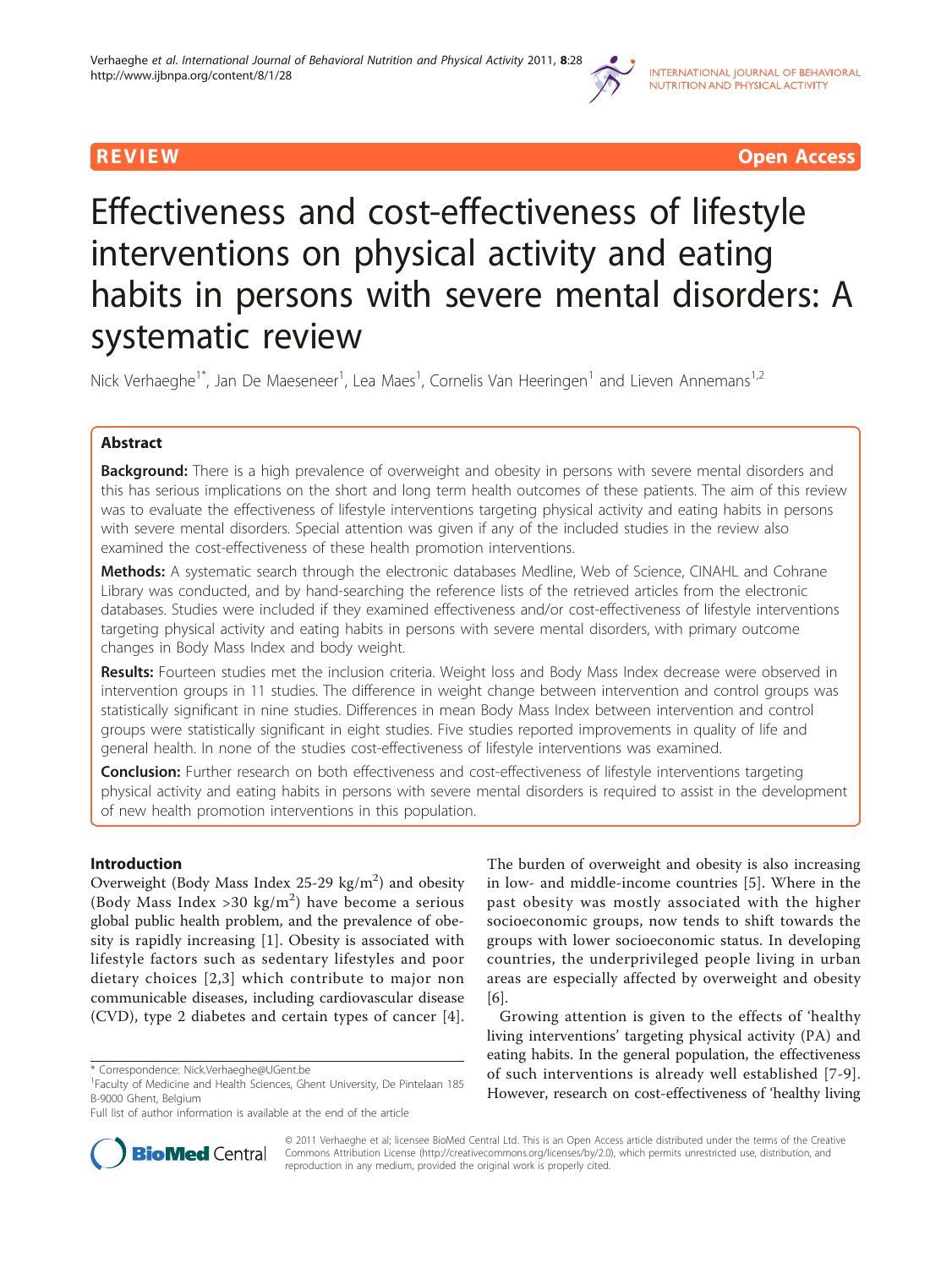interventions' does not provide clear evidence. The results of some studies suggest that specific lifestyle interventions for specific target groups are cost-effective [[10-12](#page-9-0)]. Contrary, based on a systematic review, the authors concluded that there is currently no sufficient evidence to reliably compare cost-effectiveness results of individual studies and that the generalization of presented findings is restricted considerably [[13\]](#page-9-0).

In people with severe mental disorders (SMD) the prevalence of obesity is higher than in the general population [[14,15](#page-9-0)]. Moreover, some studies provide evidence of differences in rates of overweight and obesity when gender is considered. In a study of the prevalence of overweight and obesity in bipolar patients, the results indicated that, in women with bipolar disorders, overweight and obesity were significantly more frequent, compared to reference women. In men, only rates of obesity were greater in patients than in reference subjects but rates of overweight were not [\[16](#page-9-0)]. In a study of 169 patients with schizophrenia or major mood disorder, 17.0% of women had Body Mass Index (BMI) in the obese III range (BMI >40 kg/m<sup>2</sup>), compared with only 4.0% in the general population. Among the male patients, 5.0% had BMI in the obese III range, compared with 2.0% in the general population [[17\]](#page-9-0).

In people with SMD, it is important to note that some atypical antipsychotics also have been associated with weight gain. The degree of weight gain can vary according to the type of antipsychotic medication [\[18\]](#page-9-0).

Beside the higher prevalence of overweight and obesity, people with SMD also have more sedentary lifestyles, including less moderate to vigorous PA [\[19,20](#page-9-0)], and make poorer dietary choices, compared with the general population. Poor dietary choices include eating less frequently food recommended for large consumption (e.g. fresh fruit, vegetables, wholegrain bread, rice) and more instant meals [\[21](#page-9-0)-[23\]](#page-9-0) and fat [\[19](#page-9-0)] and having less variety of food in their diet [\[24,25](#page-9-0)].

Despite these negative conditions, patients suffering from SMD are less likely having their physical illnesses diagnosed and managed effectively. Barriers to effective physical healthcare include patient-related elements (poor treatment compliance, treatment refusal), the nature of the illness (social isolation and suspicion, physical symptoms unreported or masked because of high pain tolerance in some patients associated with the use of antipsychotics), physicians' attention principally focused on patients' psychiatric problems and physical complaints regarded as psychosomatic symptoms [[26](#page-9-0)-[29](#page-9-0)]. There is limited evidence describing that the presence of a MD does not affect the quality of physical health care. For example, no differences in quality of diabetes care were found between patients with schizophrenia or bipolar disorder and patients with diabetes without MD [\[30](#page-9-0)].

This raises even more concern given an increased risk of premature death in this population in comparison with the general population [\[26,31\]](#page-9-0). Premature mortality can be expressed by measuring the "years of potential life lost" (YPLL). The YPLL is based on the current mean survival age for a living cohort by age and by gender [\[32\]](#page-9-0). YPLL among persons with MD are described in several studies. In a study among 608 patients with MD, the mean YPLL for all causes was 32 years [[33](#page-9-0)]. The results of a recent study identified a mean YPLL of 14.5 years in persons with MD compared with 10.3 years for the general population [\[34](#page-9-0)]. The risk of premature death can also be assessed by calculating the standardized mortality ratio (SMI). For example, in a retrospective cohort study, a SMI of 3.7 for patients with MD was found compared with the general population [[35](#page-9-0)]. Respiratory disease, CVD and cancer are important causes of this premature mortality in addition to suicide [[36](#page-9-0)[-38\]](#page-10-0). As mentioned above, sedentary lifestyles and poor dietary choices are important risk factors for these non communicable diseases.

Therefore, people with SMD require careful baseline assessment and ongoing monitoring of physical health parameters [[39\]](#page-10-0). The treatment and prevention strategies should include encouraging healthy lifestyles, smoking cessation, appropriate diets and levels of activity, with contribution of both mental health professionals and primary care providers [\[14,](#page-9-0)[40,41](#page-10-0)]. The European Psychiatric Association stated that maintaining a healthy body weight and shape by healthy eating and regular PA is a key component in order to reduce the risk of some important somatic diseases such as CVD and to improve the overall health and well-being of patients [\[42\]](#page-10-0).

The aim of this review was to evaluate the effects on weight, BMI and quality of life (QOL) of lifestyle interventions targeting PA and eating habits in persons with SMD. Special attention was given if any of the included studies in the review also examined the cost-effectiveness of these health promotion interventions.

# Methods

Initially, the following electronic databases were searched for the period 01-03-1990 until 01-03-2010: Medline, Web of Science, CINAHL and Cohrane Library using the search string '(Mental Disorders [MeSH] OR Severe Mental Illness OR Antipsychotic Agents [MeSH]) AND (Obesity [MeSH] OR Weight Gain [MeSH] OR Weight) AND (Lifestyle OR Intervention Studies [MeSH] OR Food Habits [MeSH] OR Physical Activity OR Fruit [MeSH] OR Vegetables [MeSH])'. The search was limited to randomized controlled trials, clinical trials, reviews and meta-analysis in English.

One thousand and eighteen records were found (Fig-ure [1\)](#page-2-0). After excluding the duplicate records  $(n = 105)$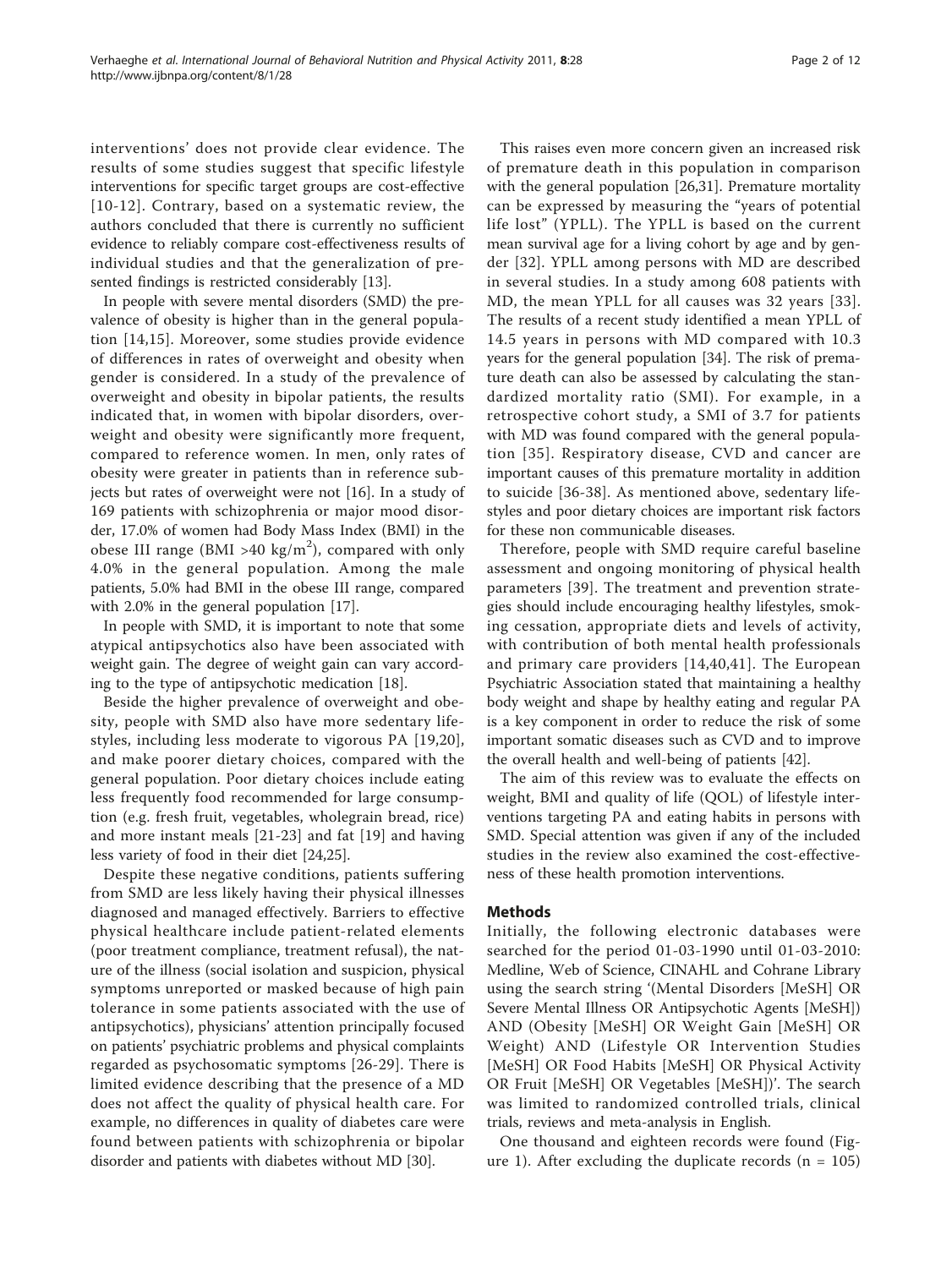<span id="page-2-0"></span>

913 references remained. One reviewer (the first author) assessed the relevance of the references. First, a selection was made on title and/or abstract. Studies were included if they examined effectiveness and/or cost-effectiveness of lifestyle interventions targeting PA and eating habits in persons with SMD. Studies were also included if participants were adults aged 18 and over with a DSM-IV diagnosis of schizophrenia, schizoaffective, depressive or bipolar disorder or 'severe mental disorder' in general. Furthermore, studies were included if the focus was on changes in weight and BMI through the application of psycho educational and/or behavioral interventions on PA and/or eating habits.

Studies were excluded if they examined the effect on weight and BMI of lifestyle interventions targeting PA and eating habits in general populations. Studies were also excluded if the primary outcome was not a mean change in weight and BMI by the end of the intervention. Studies examining the effect of a pharmacological intervention on body weight and BMI without lifestyle intervention were also excluded.

The selection based on title and/or abstract resulted in 34 references. Twelve additional references were found by hand-searching the reference lists of the retrieved articles from the electronic databases. Next, all non-systematic reviews  $(n = 5)$  were excluded, whereby 38 primary studies and three systematic reviews remained. As we were only interested in randomized and non-randomized controlled trials, all non-comparative trials ( $n =$ 11) were excluded. Full text of the remaining 27 primary studies was then evaluated in detail on the above mentioned in- and exclusion criteria. Nine trials were excluded. In two trials, participants were aged 15-44 years [\[43](#page-10-0)] and 16-50 years [\[44](#page-10-0)]. In three studies [[45-47](#page-10-0)] changes in body weight and BMI were not considered as an outcome. In another study [\[48\]](#page-10-0), changes in body weight and BMI were secondary outcomes. Two trials [[49,50](#page-10-0)] reported no detailed data on changes in body weight or BMI. Finally, in one trial [[51](#page-10-0)] changes in weight loss between persons with SMD and persons without psychiatric problems were compared.

After this selection, 18 primary studies remained for evaluation on quality. Study quality was assessed using a checklist developed by the Cochrane Centre (Dutch version) [[52](#page-10-0)] and a checklist for the assessment of the methodological quality of both randomized and nonrandomized studies of health care interventions [[53](#page-10-0)].

Finally, 14 primary studies and three systematic reviews were appropriate for this review.

## Results

Three previous systematic reviews were identified [[54-56\]](#page-10-0). The review by Faulkner et al. [[54](#page-10-0)] systematically reviewed the literature of the effectiveness of interventions designed to control weight gain in schizophrenia. Sixteen studies met the inclusion criteria. Eight studies consisted of pharmacological interventions, which was an exclusion criterion for our review. The eight remaining trials consisted of behavioral/dietary interventions. Of these, two studies were also found by our electronic search. One [\[49\]](#page-10-0) was excluded (no data on changes in BMI) and one [\[57](#page-10-0)] was included in our review. Six references were not found by our search. Four of these were conducted in the period before 1990 and consisted of dietary restriction treatment. Another study of the period after 1990 also consisted of a dietary intervention without behavioral intervention and one reference consisted of a letter to the editor.

In another systematic review of Faulkner et al. [\[55](#page-10-0)] 23 randomized controlled trials were included. Eighteen consisted of a pharmacological intervention, while the five remaining studies consisted of a cognitive/behavioral intervention. These five studies were also found in our search.

The study by Lowe & Lubos [[56\]](#page-10-0) systematically searched major databases for references about the effectiveness of weight management interventions for people with SMD receiving treatment with atypical antipsychotics. All studies  $(n = 8)$  included in this review were also found in our search. Six were included in our review.

# Primary studies - Participants

The total number of participants in the selected studies included 669 individuals (321 males, 328 females, 20 not specified). Mean age of the participants was 39.7 years. One study [\[58](#page-10-0)] provided no information about the mean age of participants. The target group of eight studies consisted of patients with schizophrenia or schizoaffective disorder, in three trials of patients with schizophrenia, in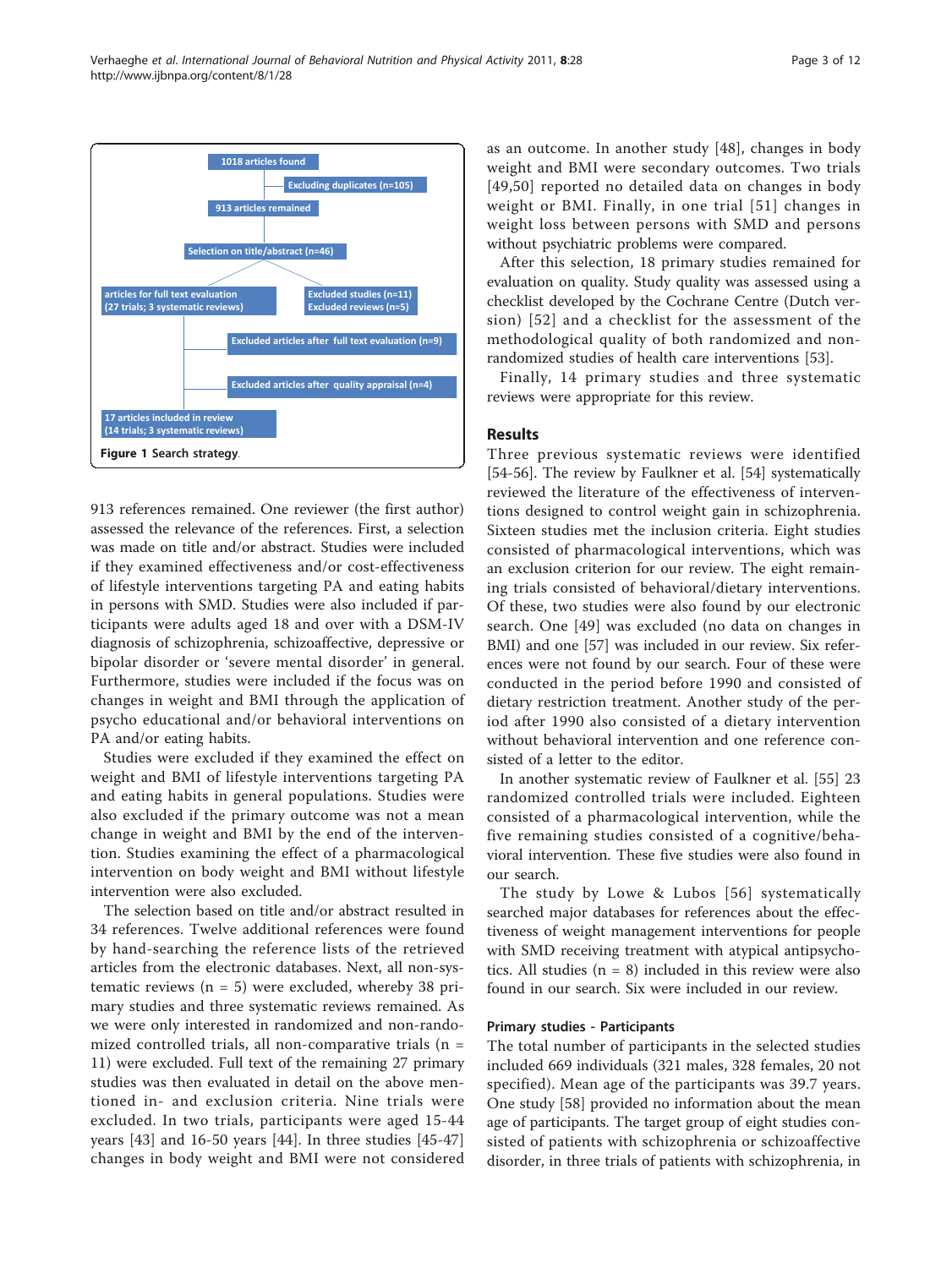one study a combination of patients with schizophrenia, schizoaffective disorder, bipolar disorder or depression and in one study the target group were patients with bipolar disorder, schizoaffective disorder or depression. One study provided no detailed information on DSM-IV diagnosis of participants. The study population was defined as 'patients with mood or psychotic disorder'. In all studies, patients were treated with atypical antipsychotics such as olanzapine, clozapine, rispiridone.

The total number of 669 participants consisted of 361 individuals in the intervention groups and 308 in the control groups. Mean drop out rates were 20.6% (range 0.0 - 47.6%) in the intervention groups and 11.5% (range 0.0 - 33.3%) in the control groups. In three studies [[58-60](#page-10-0)], no drop outs were observed in the intervention groups.

Nine studies recruited from outpatient settings, three from inpatient settings and two from a combination of both. Eight studies were conducted in the USA, while the remaining were from Italy ( $n = 2$ ), Australia ( $n = 1$ ), China  $(n = 1)$ , Taiwan  $(n = 1)$ , and South Korea  $(n = 1)$ .

# Primary studies - Design

Among the 14 included studies, 11 were randomized controlled trials, while three were non-randomized controlled trials (table [1\)](#page-4-0). In eight trials, assessment of the outcomes was made at baseline and endpoint, while in six studies multi evaluation points were used. In eight studies, assessment of the outcomes was based only on participants who completed the intervention period (per protocol). In the other six studies, outcome assessment was based on data of all participants (intention to treat).

# Primary studies - Weighing process

An analysis was performed to what extent information about the weighing process (time of weighing, the use of a weighing scale, clothing) was reported in the studies included in the review. In eight studies, no details about issues of the weighing process were described. Details about the time of weighing were described in only four studies [\[59](#page-10-0)-[62\]](#page-10-0). In all of these four studies, participants were weighed in the morning. In only one study, details on the scale used for the weighing was described [[63](#page-10-0)]. Two other studies reported that "the same scale" (without any details) was used. Details on the person(s) who performed the measurement of weight and height was described in three studies [[58,62,63](#page-10-0)]. Information about the clothing was reported in four studies: "without shoes" [[59,63](#page-10-0)], "in light clothing" [[61\]](#page-10-0), "wearing underwear" [[62\]](#page-10-0).

# Primary studies - Interventions

We were interested in studies on psycho educational and/or behavioral interventions on PA and/or eating habits in persons with SMD. Seven studies consisted of a psycho educational and/or behavioral intervention on PA and/or dietary management. In the remaining seven trials, the focus was not only on these kinds of interventions, but also included supervised exercise (walking or jogging). Topics on dietary management included education and discussion on eating habits with emphasis on energy intake/energy expenditure, and healthy eating. Topics on PA management focused on assessment of PA levels and discussion on changing activity levels and adequate amounts of exercise. Intervention were groupbased ( $n = 4$ ), individual ( $n = 3$ ) or a combination of both  $(n = 7)$ .

The mean duration of the interventions was  $20 \pm 10.8$ weeks (range 10-52 weeks). The study period was equal to the duration of the health promotion intervention in 12 studies. In one study [\[64\]](#page-10-0) the intervention period was 12 weeks, while the study period lasted 24 weeks. In another study [[59\]](#page-10-0) the intervention and study period lasted respectively 16 and 24 weeks.

In two trials the control group also received the intervention in a second phase of the study (cross-over design). In one study [\[62](#page-10-0)], the control group received no intervention from baseline until week nine. Afterwards, a cross over was made, whereby the controls also received the intervention between week nine and week 24. The study by Mauri et al. [[63](#page-10-0)] had a similar design, as the control group also received the intervention between week 12 and week 24.

# Primary studies - Results of the interventions

First, changes in body weight and BMI were analyzed in intervention and control groups separately (table [2](#page-5-0) [&3](#page-6-0)). In the intervention groups, weight loss was observed in 11 studies. This was statistically significant in five studies and not statistically significant in one study. For five trials, no information on the level of significance of weight loss was provided. Weight increase was observed in three studies. In two studies [[59,62\]](#page-10-0), the increase was not statistically significant. The study by Evans et al.[[64](#page-10-0)] provided no information on the level of significance of weight increase in the intervention group.

In the control groups, a decrease in mean body weight was reported in only four studies. This decrease was statistically significant in one study, not significant in another and two trials provided no information on significance of weight decline. In the other ten studies, mean endpoint weight in controls increased (in three a significant change, in one no significant change, and six reported no information on significance).

In the intervention groups, a decrease in the mean BMI was observed in 11 studies. The decrease was statistically significant in five of these trials. In one study the decrease was not significant, while for five trials no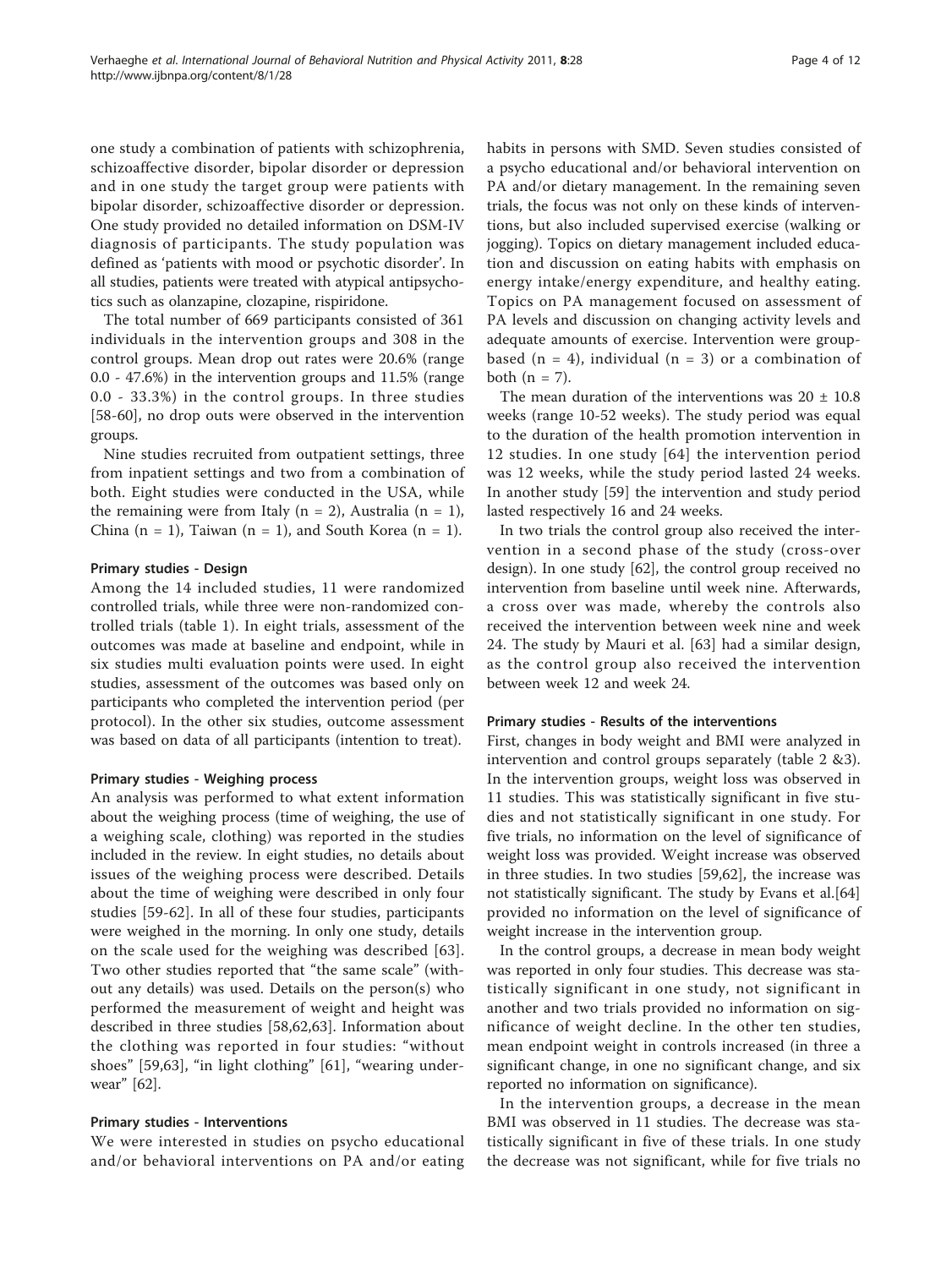<span id="page-4-0"></span>

| author                  | Design                             | intervention                                                                                                                                                                         | study<br>period            | intervention<br>period | individually/<br>group-based |
|-------------------------|------------------------------------|--------------------------------------------------------------------------------------------------------------------------------------------------------------------------------------|----------------------------|------------------------|------------------------------|
| Scocco et<br>al. [62]   | randomized<br>controlled trial     | intervention on providing information and assessment of dietary topics<br>compared to a control group not receiving intervention                                                     |                            | 8 weeks                | individually-<br>based       |
| Evans et<br>al. [64]    | randomized<br>controlled trial     | intervention on education and setting specific goals on healthy eating and<br>lifestyle compared to a control group not receiving intervention                                       |                            | 3 months               | individually-<br>based       |
| Littrell et<br>al. [59] | randomized<br>controlled trial     | intervention on providing information and prompting self-monitoring of<br>behavior on nutrition and exercise compared to a control group not<br>months<br>receiving intervention     |                            | 16 weeks               | combination                  |
| Vreeland<br>et al. [68] | non-randomized<br>controlled trial | intervention on providing information and teaching on nutrition and healthy<br>living compared to a control group not receiving intervention                                         |                            | 12 weeks               | combination                  |
| Weber &<br>Wyne [58]    | randomized<br>controlled trial     | intervention providing information and prompting self-monitoring of<br>behavior on nutrition and exercise compared to a control group not<br>receiving intervention                  |                            | 16 weeks               | group-based                  |
| McKibbin<br>et al. [61] | randomized<br>controlled trial     | intervention on exercise and providing information and prompting self-<br>monitoring of behavior on nutrition and exercise compared to a control<br>group not receiving intervention |                            | 24 weeks               | group-based                  |
| Wu et al.<br>[65]       | randomized<br>controlled trial     | intervention on exercise and on providing information and prompting self-<br>monitoring of behavior compared to a control group not receiving<br>intervention                        | $12 \overline{ }$<br>weeks | 12 weeks               | combination                  |
| author                  | Design                             | intervention                                                                                                                                                                         | study<br>period            | intervention<br>period | individually/<br>group-based |
| Mauri et<br>al. [63]    | randomized<br>controlled trial     | intervention on providing information and teaching on nutrition compared<br>to a control group receiving intervention in second study phase                                          | 24<br>weeks                | 12 weeks               | combination                  |
| Wu et al.<br>[60]       | randomized<br>controlled trial     | intervention on exercise and assessment of food and caloric intake compared<br>to a control group not receiving intervention<br>months                                               |                            | 6 months               | combination                  |
| Ball et al.<br>$[57]$   | non-randomized<br>controlled trial | intervention on exercise and on prompting self-monitoring of food choices<br>behaviour compared to a control group not receiving intervention                                        | 10<br>weeks                | 10 weeks               | combination                  |
| Skrinar et<br>al. [66]  | randomized<br>controlled trial     | intervention on exercise and providing information and prompting self-<br>monitoring of behavior on nutrition and wellness compared to a control<br>group not receiving intervention |                            | 12 weeks               | group-based                  |
| Kwon et<br>al. [67]     | randomized<br>controlled trial     | intervention on nutritional education and prompting self-monitoring of<br>dietary behavior and exercise compared to a control group not receiving<br>intervention                    |                            | 12 weeks               | individually-<br>based       |
| Menza et<br>al. [69]    | non-randomized<br>controlled trial | intervention on exercise and prompting self-monitoring of behavior on<br>nutrition and exercise compared to a control group not receiving<br>intervention                            |                            | 12 months              | combination                  |
| Brar et al.<br>$[83]$   | randomized<br>controlled trial     | intervention on teaching various behavioral techniques on nutrition and<br>exercise for weight loss compared to a control group not receiving<br>intervention                        |                            | 14 weeks               | group-based                  |

information on the level of significance was provided. Endpoint BMI was increased in two studies. In one trial, this increase was not statistically significant, while the other study reported no information on significance of BMI increase. One study [\[62](#page-10-0)] provided no information on mean endpoint BMI or changes in BMI neither in intervention nor in control groups.

In the control groups, the mean BMI decreased in only four studies (significant in one study, not significant in another study and no information in the other two). Mean BMI increased in nine trials. This increase was significant in two studies, and not significant in one study. No information on the level of significance was available for the remaining six studies. Only one study [[65\]](#page-10-0) reported confidence intervals around the changes in weight or BMI.

Secondly, differences in changes in body weight and BMI between the intervention and control groups were analyzed (table [4\)](#page-6-0). The difference in weight change between intervention and control groups was statistically significant in nine studies and not statistically significant in five studies. Weighted average weight change based on sample size in the intervention groups was -1.96  $\pm$ 1.84 kg (-1.74%) versus +1.77 ± 2.12 kg (+2.28%) in the control groups. Differences in mean endpoint BMI between intervention and control groups were statistically significant in eight studies and not significant in three studies. In three trials, no information on significant changes in BMI was reported. Weighted average BMI change based on sample size in the intervention groups was  $-0.87 \pm 0.69$  kg/m<sup>2</sup> versus  $+0.64 \pm 0.96$  kg/  $m<sup>2</sup>$  in the control groups.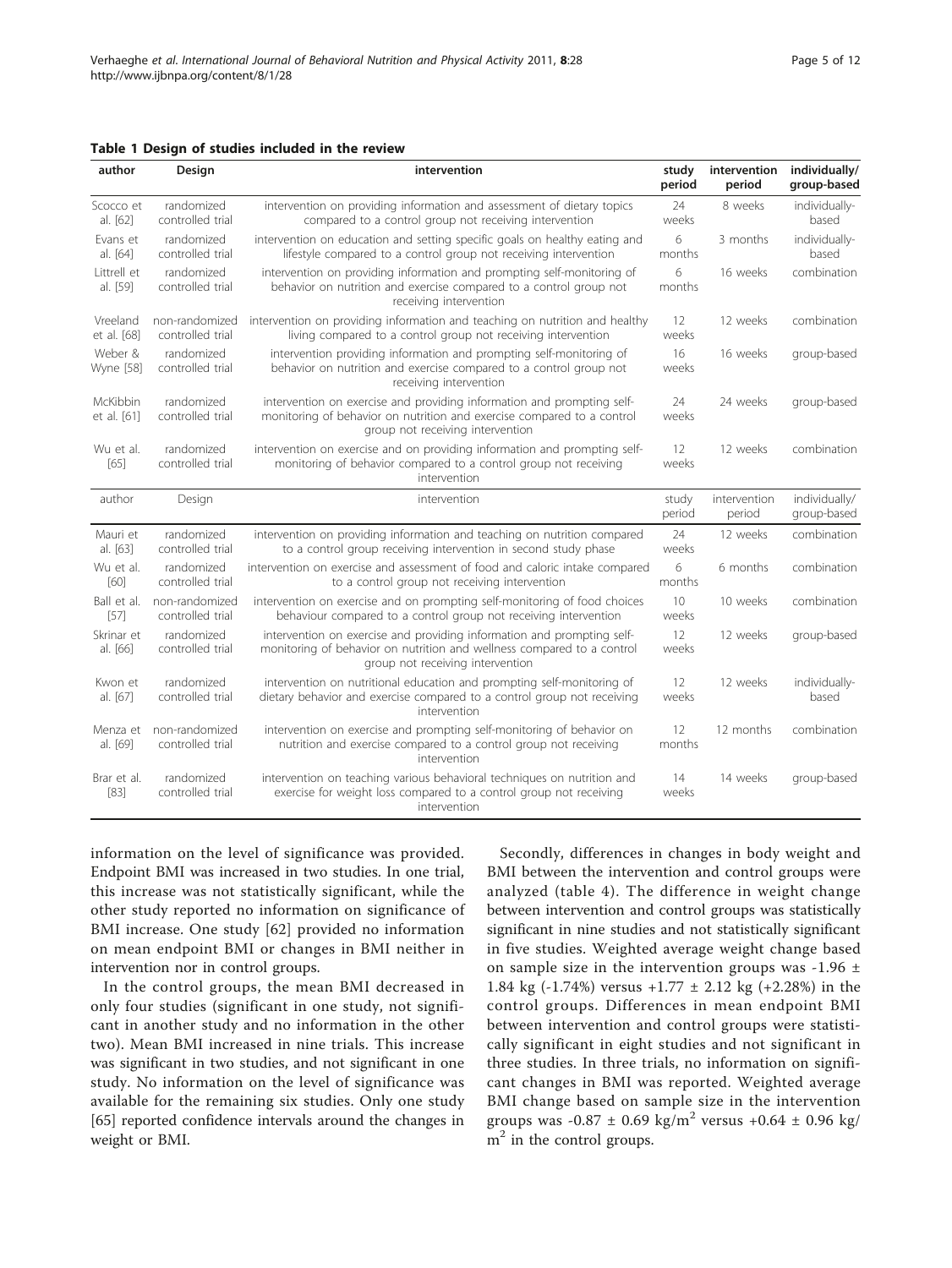| author                               |    | (kg)   | number baseline weight endpoint weight<br>(kg) | baseline BMI<br>(kg/m <sup>2</sup> ) | endpoint BMI<br>(kg/m <sup>2</sup> ) | changes in weight<br>(kg) | changes in BMI<br>(kg/m <sup>2</sup> ) |
|--------------------------------------|----|--------|------------------------------------------------|--------------------------------------|--------------------------------------|---------------------------|----------------------------------------|
| Scocco et al.<br>$[62]$ <sup>1</sup> | 10 | 75,33  | 76,32                                          | 27,53                                |                                      | $0,99$ $\overline{NS}$    |                                        |
| Evans et al. [64]                    | 29 | 82,80  | 84,80                                          | 28,80                                | 29,50                                | $2,00$ <sup>NI</sup>      | $0,70$ <sup>NI</sup>                   |
| Littrell et al.<br>$[59]$            | 35 | 81,12  | 81,49                                          | 26,26                                | 26,39                                | $0.37$ <sup>NS</sup>      | $0,13$ <sup>NS</sup>                   |
| Vreeland et al.<br>[68]              | 31 | 100,20 | 97,48                                          | 34,32                                | 33,34                                | $-2,72$ NI                | $-0.98$ NI                             |
| Weber & Wyne<br>$[58]$               | 8  | 86,64  | 84,20                                          | 33,00                                | 32,05                                | $-2,44$ NS                | $-0.95$ <sup>NS</sup>                  |
| McKibbin et al.<br>[61]              | 32 | 100,83 | 98,52                                          | 33,60                                | 32,90                                | $-2,31$ N                 | $-0,70$ NI                             |
| Wu et al. [65]                       | 32 | 64,70  | 63,40                                          | 24,60                                | 23,10                                | $-1,30$ **                | $-1,50$ **                             |
| Mauri et al. [63]                    | 22 | 83,90  | 80,30                                          | 30,00                                | 28,70                                | $-3,60$ **                | $-1,30$ **                             |
| Wu et al. [60]                       | 28 | 78,40  | 74,20                                          | 30,43                                | 28,84                                | $-4,20$ *                 | $-1,59$ *                              |
| Ball et al. [57]                     | 21 | 107,91 | 105,60                                         | 36,90                                | 36,20                                | $-2,31$ N                 | $-0,70$ NI                             |
| Skrinar et al.<br>[66]               | 15 | 97,10  | 94,90                                          | 32,90                                | 32,30                                | $-2,20$ NI                | $-0,60$ <sup>NI</sup>                  |
| Kwon et al.<br>$[67]$ <sup>3</sup>   | 33 |        |                                                | 26,81                                | 25,31                                | $-3,94$ NI                | $-1,50$ NI                             |
| Menza et al.<br>$[69]$               | 31 | 100,20 | 97,20                                          | 34,30                                | 32,60                                | $-3,00$ **                | $-1,70$ **                             |
| Brar et al. $[83]^{4}$               | 34 | 101,30 | 99,30                                          |                                      |                                      | $-2,00$ **                | $-0,90$ **                             |

<span id="page-5-0"></span>Table 2 Mean weight and BMI change from baseline to endpoint in intervention groups

<sup>1</sup>Scocco et al. (2006): controls received intervention from week 9-24; results presented are the results after 8 weeks.

2 Mauri et al. (2008): controls received intervention from week 12-24; results presented are the results after 12 weeks.

<sup>3</sup> Kwon et al. (2006): no information on baseline and endpoint weight, only on changes in weight.

<sup>4</sup>Brar et al. (2005): no information on baseline and endpoint BMI, only on changes in BMI.

\*significant difference in weight or BMI change from baseline to endpoint in intervention groups (p < .001).

\*\*significant difference in weight or BMI change from baseline to endpoint in intervention groups (p < .05).

Abbreviations: kg = kilogramme; BMI = Body Mass Index; NS = not significant; NI = no information on significance.

In four studies, the intervention period was followed by a follow up period during which the outcomes 'weight' and 'BMI' were also assessed. In the intervention group, a significant increase in weight  $(+3.16 \text{ kg}, \text{p} < .03)$  during the follow up period of 12 weeks occurred in the study of Scocco et al. [[62](#page-10-0)]. In the study of Evans et al. [[64\]](#page-10-0) the intervention group had not gained any further weight during the follow up period of three months. A similar stable mean body weight (follow up period of two months) was reported by Littrell et al. [\[59](#page-10-0)]. In the trial of Mauri et al. [[63\]](#page-10-0), weight loss occurred during the intervention period (-3.6 kg), with a further weight loss during the 16-week follow up period (-4.5 kg between baseline and endpoint).

Finally, differences in changes in body weight and BMI between intervention and control groups were studied in relation to the design of the intervention (individually, group-based or a combination of both) and to the duration of the interventions.

Seven studies consisted of a combination of an individual and a group-based intervention. In six of these studies significant changes in weight between intervention and control groups were found. Furthermore, two of three individual and one of four group-based interventions produced statistically significant weight changes between intervention and control groups. Similar results were found for changes in BMI between intervention and control groups. Changes in BMI were statistically significant in five of seven studies consisting of a combination of an individual and group intervention.

A significant difference in changes in body weight and BMI between intervention and control groups was found in five of six trials with an intervention period of 12 weeks. In the two trials with an intervention period of 24 weeks and one trial with an intervention period of 52 weeks, a significant difference in changes in body weight and BMI was found.

Among the eight studies in which assessment of the outcomes was based only on participants who completed the intervention period (per protocol), the differences in body weight and BMI between intervention and control groups were statistically significant in only four studies. In respectively five (body weight) and four (BMI) of six studies, in which outcome assessment was based on data of all participants (intention to treat), differences between intervention and control groups were statistically significant.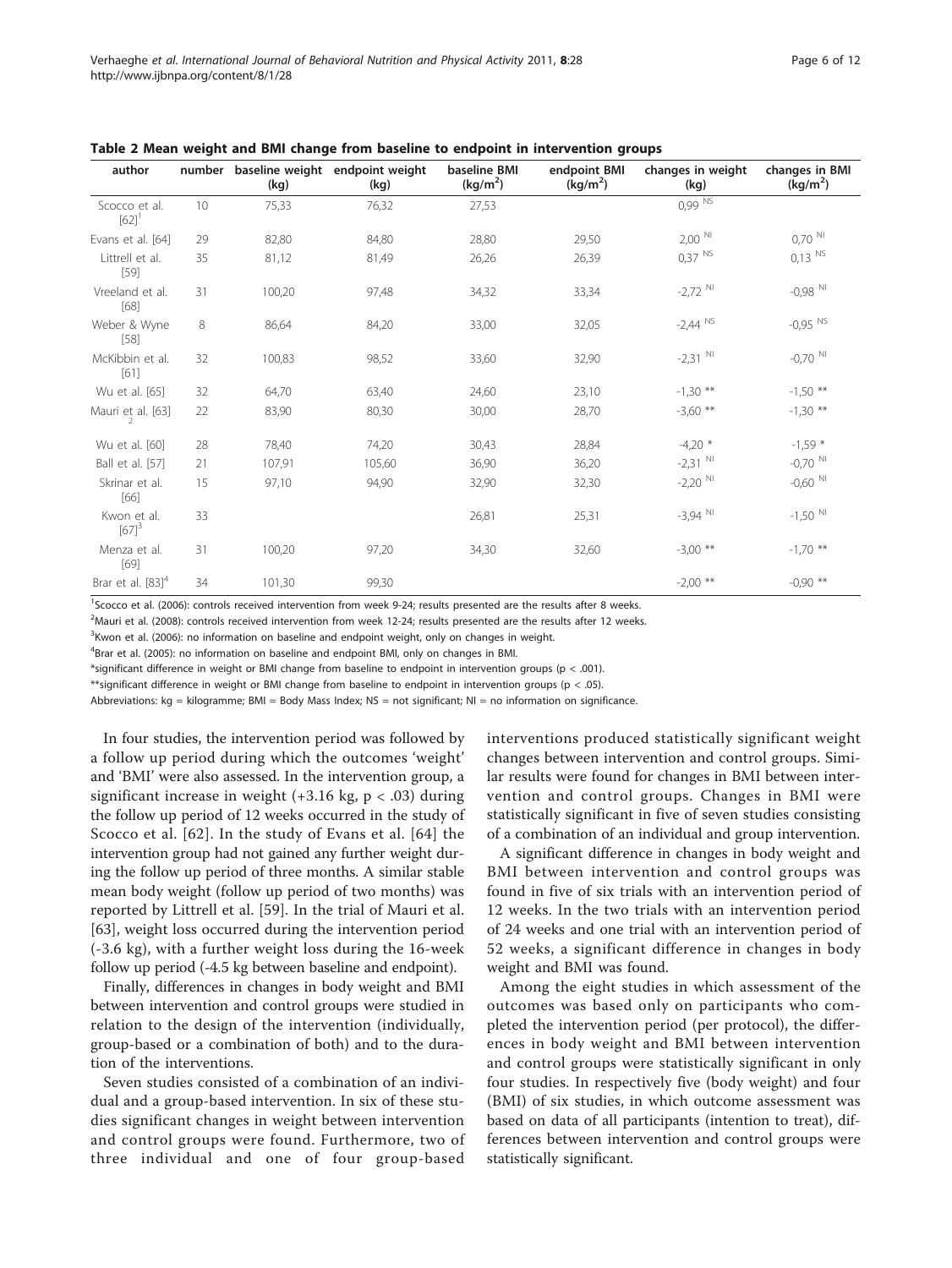| author                               |    | (kg)  | number baseline weight endpoint weight<br>(kg) | baseline BMI<br>(kg/m <sup>2</sup> ) | endpoint BMI<br>(kg/m <sup>2</sup> ) | changes in weight<br>(kg) | changes in BMI<br>(kg/m <sup>2</sup> ) |
|--------------------------------------|----|-------|------------------------------------------------|--------------------------------------|--------------------------------------|---------------------------|----------------------------------------|
| Scocco et al.<br>$[62]$ <sup>1</sup> | 10 | 80,36 | 82,32                                          | 27,05                                |                                      | $2,96$ **                 |                                        |
| Evans et al. [64]                    | 22 | 80,20 | 86,20                                          | 27,20                                | 29,20                                | $6,00$ <sup>NI</sup>      | $2,00$ <sup>NI</sup>                   |
| Littrell et al.<br>$[59]$            | 35 | 81,93 | 85,18                                          | 27,17                                | 28,18                                | $3,25$ *                  | $1,01$ *                               |
| Vreeland et al.<br>[68]              | 15 | 93,62 | 96,52                                          | 33,40                                | 34,60                                | $2,90$ $^{\rm{NI}}$       | $1,20$ $^{\rm{NI}}$                    |
| Weber & Wyne<br>$[58]$               | 9  | 91,08 | 90,49                                          | 33,00                                | 32,76                                | $-0.59$ NS                | $-0.24$ NS                             |
| McKibbin et al.<br>$[61]$            | 32 | 96,21 | 99,29                                          | 32,90                                | 33,90                                | $3,08$ $^{\rm{NI}}$       | $1,00$ $^{\rm{NI}}$                    |
| Wu et al. [65]                       | 32 | 64,60 | 67,20                                          | 24,50                                | 25,40                                | $2,60$ **                 | $0,90$ **                              |
| Mauri et al. [63]                    | 27 | 86,20 | 86,40                                          | 31,10                                | 31,10                                | $0,20$ NS                 | $0,00$ NS                              |
| Wu et al. [60]                       | 28 | 77,80 | 78,80                                          | 30,27                                | 30,62                                | $1,00$ $^{\rm{NI}}$       | $0,35$ NI                              |
| Ball et al. [57]                     | 11 | 87,41 | 87,18                                          | 29,00                                | 28,90                                | $-0.23$ NI                | $-0,10$ NI                             |
| Skrinar et al.<br>[66]               | 15 | 90,90 | 92,10                                          | 31,80                                | 32,30                                | $1,20$ <sup>NI</sup>      | $0,50$ <sup>NI</sup>                   |
| Kwon et al.<br>$[67]^{3}$            | 15 |       |                                                | 27,99                                | 27,40                                | $-1,48$ <sup>NI</sup>     | $-0.59$ <sup>NI</sup>                  |
| Menza et al.<br>$[69]$               | 20 | 87,45 | 90,63                                          | 32,20                                | 34,80                                | $3,18$ $^{\rm{NI}}$       | $2,60$ <sup>NI</sup>                   |
| Brar et al. $[83]^{4}$               | 37 | 98,90 | 97,80                                          |                                      |                                      | $-1,10$ **                | $-0.50$ **                             |

<span id="page-6-0"></span>Table 3 Mean weight and BMI change from baseline to endpoint in control groups

<sup>1</sup>Scocco et al. (2006): controls received intervention from week 9-24; results presented are the results after 8 weeks.

2 Mauri et al. (2008): controls received intervention from week 12-24; results presented are the results after 12 weeks.

<sup>3</sup> Kwon et al. (2006): no information on baseline and endpoint weight, only on changes in weight.

<sup>4</sup>Brar et al. (2005): no information on baseline and endpoint BMI, only on changes in BMI.

\*significant difference in weight or BMI change from baseline to endpoint in intervention groups ( $p < .001$ ).

\*\*significant difference in weight or BMI change from baseline to endpoint in intervention groups (p < .05).

Abbreviations: kg = kilogramme; BMI = Body Mass Index; NS = not significant; NI = no information on significance.

## Table 4 Changes in weight and BMI between intervention and control groups

| author               | changes in<br>weight (kg) | changes in BMI<br>(kq/m <sup>2</sup> ) |
|----------------------|---------------------------|----------------------------------------|
| Scocco et al. [62]   | $-1,97$ <sup>NS</sup>     | ΝI                                     |
| Evans et al. [64]    | $-4,00$ **                | $-1,30$ **                             |
| Littrell et al. [59] | $-2,88$ **                | $-0,88$ NI                             |
| Vreeland et al. [68] | $-5,62$ **                | $-2,18$ **                             |
| Weber & Wyne [58]    | $-1,85$ <sup>NS</sup>     | $-0.71$ NS                             |
| McKibbin et al. [61] | $-5,39*$                  | $-1,70$ *                              |
| Wu et al. [65]       | $-3,90$ *                 | $-2,40*$                               |
| Mauri et al. [63]    | $-3,80$ **                | $-1,30$ **                             |
| Wu et al. [60]       | $-5,20*$                  | $-1,94$ *                              |
| Ball et al. [57]     | $-2,08$ <sup>NS</sup>     | $-0,60$ <sup>NS</sup>                  |
| Skrinar et al. [66]  | $-3,40$ NS                | $-1,10$ NS                             |
| Kwon et al. [67]     | $-2,46$ **                | $-0.91$ **                             |
| Menza et al. [69]    | $-6,18$ **                | $-4,30$ **                             |
| Brar et al. [83]     | $-0,90$ NS                | $-0,40$ NI                             |
|                      |                           |                                        |

\*significant difference in weight or BMI change from baseline to endpoint in intervention groups ( $p < .001$ ).

# Primary studies - Effects on quality of life

Effects on QOL of psycho educational and behavioral interventions targeting PA and eating habits were examined in five studies. Evans et al. [\[64\]](#page-10-0) found a statistically significant difference between intervention and control group in subjective improvement of QOL ( $p = .047$ ) and in overall health ( $p = .023$ ) as measured by the Clinical Global Impressions (CGI). In the study by Mauri et al. [[63\]](#page-10-0) the results of the Clinical Global Impressions Severity (CGI-S) in the total population showed a significant improvement from baseline to endpoint ( $p < .05$ ), while no significant changes were shown for the Clinical Global Impressions Improvement (CGI-I). No statistically significant differences on the CGI-S and CGI-I were observed between the intervention and control groups. Furthermore, scores on the Quality of Life Enjoyment and Satisfaction Questionnaire-Short Form (Q-LES-Q-SF) significantly improved only in the control group (p  $< .05$ ).

The CGI-scale was also used in the study by Ball et al. [[57\]](#page-10-0). No statistically significant differences in CGI were observed between baseline and endpoint of the intervention. In the study by Skrinar et al. [\[66\]](#page-10-0) only subjective

<sup>\*\*</sup>significant difference in weight or BMI change from baseline to endpoint in intervention groups ( $p < .05$ ).

Abbreviations: kg = kilogramme; BMI = Body Mass Index; NS = not significant; NI = no information on significance.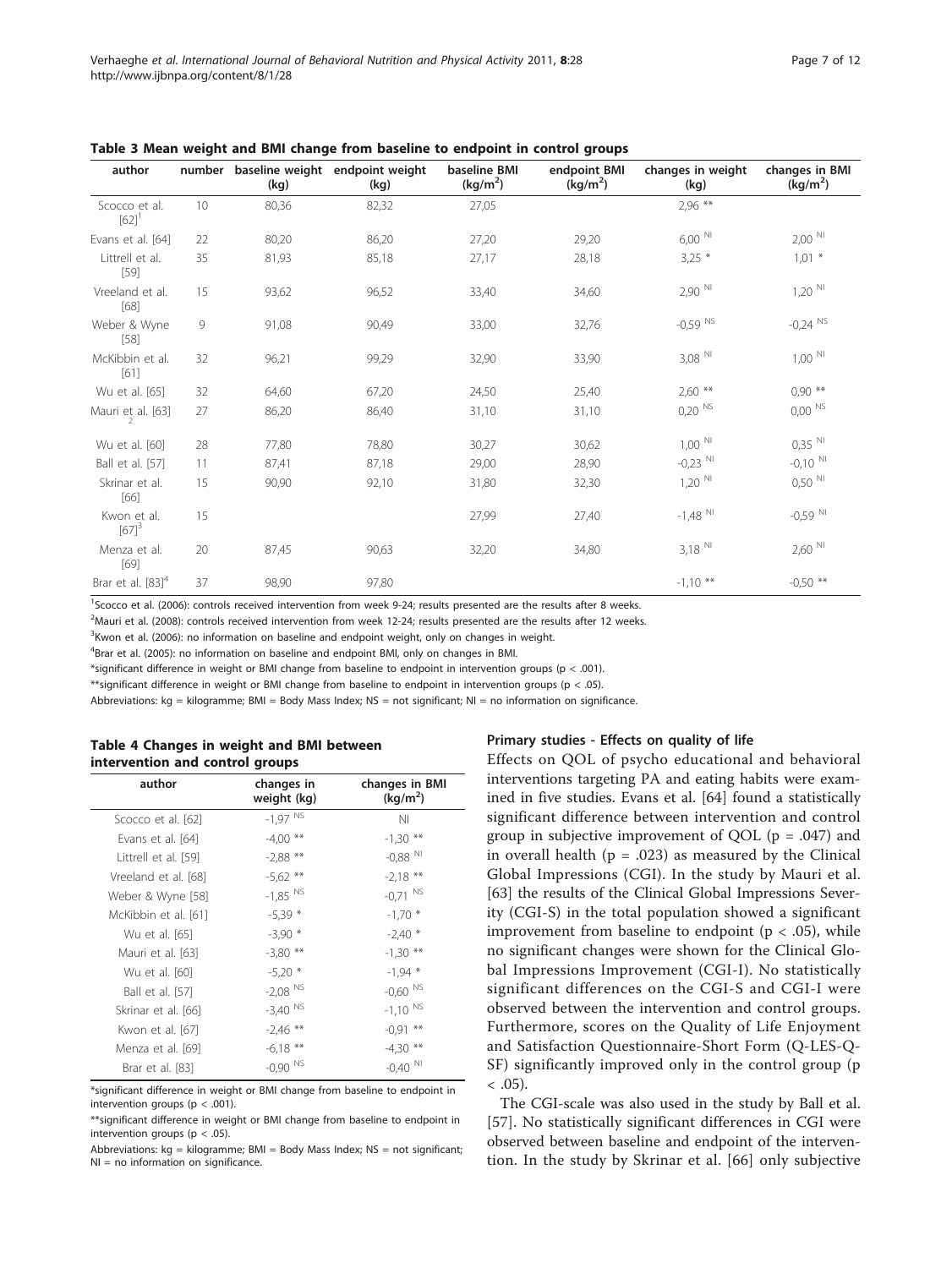ratings of general health ( $p < .05$ ) and empowerment ( $p$ < .01) were significantly more improved in the intervention group than in the control group. There was a statistically non-significant improvement in health and wellbeing from the Health Survey SF-36 and subscales from the Lehman Quality of Life Questionnaire.

Finally, scores on psychological well-being, social relationship, and environmental domains did not show a significant difference between the intervention and control group in the study by Kwon et al. [\[67\]](#page-10-0). There was only a trend toward statistical difference in the physical health score changes between the intervention and control group.

# Primary studies - Cost-effectiveness of interventions

The cost-effectiveness of psycho educational, behavioral and/or exercise interventions targeting PA and eating habits in persons with SMD was examined in none of the studies included in this review. Only in four studies, there was a reference to topics of cost-effectiveness. In their conclusion Vreeland et al. [[68\]](#page-10-0) and Menza et al. [[69\]](#page-10-0) stated that cost-effectiveness of these kinds of interventions must be examined in further studies. Evans et al.[[64](#page-10-0)] concluded that further research is necessary to investigate the most cost-effective 'dose' of intervention required. Scocco et al. [[62](#page-10-0)] emphasize the need for further research in order to develop an efficacious approach with an advantageous cost-benefit ratio.

# **Discussion**

The results of this review demonstrate that small improvements in body weight, BMI and QOL are possible through psycho educational and/or behavioral interventions targeting PA and/or eating habits in persons with SMD.

In the intervention groups, weight loss and a decrease of BMI is observed in 11 studies. In the control groups, a decrease in mean body weight and BMI is reported in only four studies. The difference in weight change between intervention and control groups is statistically significant in nine studies. Differences in mean endpoint BMI between intervention and control groups are statistically significant in eight studies.

Beside the significance of results it is also important to give attention to the clinical relevance of these results. According to the UK Department of Health [\[70](#page-10-0)] reductions in body weight of 5.0% or more are considered to greatly reduce the risks of physical health problems. In the included trials in our review, no study achieved this target. Moreover, only in a limited number of studies the weight loss resulted in changes of BMI classification (e.g. from obesity to overweight or from overweight to normal weight). In this sense, participants in the studies included in the review may lose weight following a lifestyle intervention but still remain in the overweight or obesity class. It can thus be questioned to what extent the BMI is useful to identify the risk for developing CVD. It appears that, according to the results of several studies, the measurement of the waist circumference and the waist-hip ratio is more appropriate than measuring the BMI to estimate the risk for future cardiovascular events [[71,72\]](#page-10-0). It is important to note that in all 14 trials participants were taking atypical antipsychotics. It is well known that these drugs cause weight gain [[18\]](#page-9-0). Furthermore, there is conclusive evidence that persons with SMD are more likely having sedentary lifestyles, making poor dietary choices and are more likely to smoke [[21\]](#page-9-0).

In eight studies included in the review, no information was provided about the weighing process (time of weighing, scale, clothing). The remaining six studies provided, however not always detailed, information about the weighing process. To minimize weighing errors, patients should be weighed at the same time of day using the same scale and in light clothing without shoes [[73](#page-10-0)]. Including this information in the methods section of studies is important to enable an appropriate assessment of the results. According to the results of a study of weight measurement protocols no advantage was found about measurement of weight on two separate days compared with measurement on a single day [[74\]](#page-10-0). However, as far as we know, literature on this topic is scarce and further studies evaluating weight measurement procedures are required.

There are some limitations to acknowledge. For this review, only references from the period 01/03/1990 until 01/03/2010 were included. In this way, it is possible that we miss relevant papers from the period before 1990.

The trials included in this review are frequently limited in terms of small sample sizes, short intervention periods and absence of long-term follow up. This raises questions about the generalization of the results to wider populations with mental disorders. In their review, Lowe & Lubos[[56\]](#page-10-0) concluded that the current literature on weight reduction interventions appears to provide limited evidence on the effectiveness either of psycho educational or of programs including educational and exercise components. They also concluded that more research is needed, with larger sample sizes as well as standardized outcome measures to determine and compare the effectiveness of these kinds of interventions.

The focus of the review considered 'healthy living interventions' in persons with SMD. This created a broad spectrum of 'healthy living interventions' topics and approaches. From a research perspective it may have been more appropriate only investigating one type of intervention. However, people with SMD share many risk factors, so it appears that general interventions will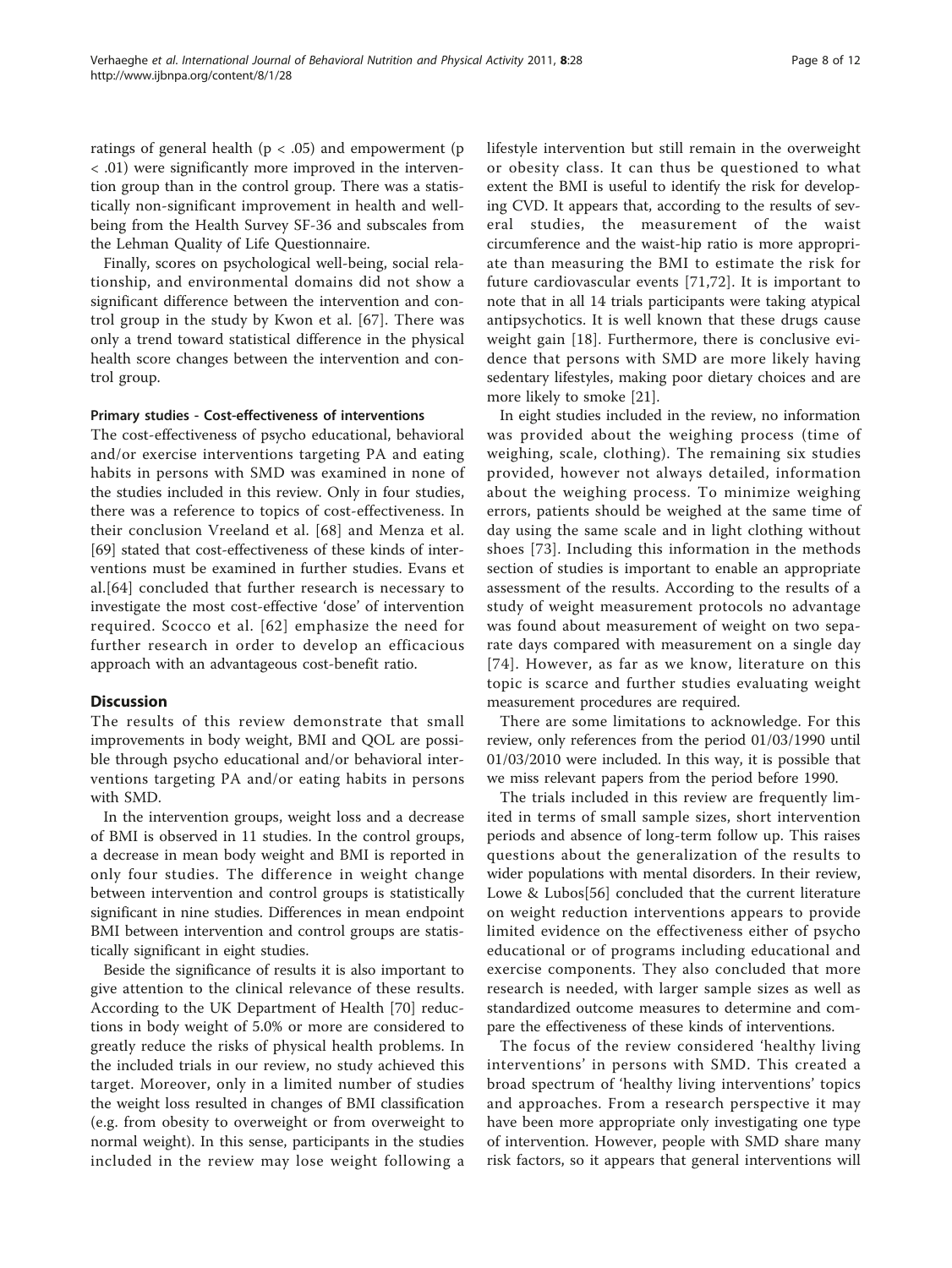be more beneficial [\[75](#page-10-0)]. Weight management programs through healthy eating, exercise and tobacco cessation should be integrated into mental health care [[76\]](#page-10-0). In this sense, it was decided to include randomized and non-randomized controlled trials with focus on health promotion interventions targeting PA and eating habits with primary outcomes changes in weight and BMI. Beside 'healthy living interventions' also pharmacological interventions to control weight gain in persons with MD have been evaluated. In a review of pharmacological and non-pharmacological interventions to control weight in persons with schizophrenia, the authors concluded that non-pharmacological interventions are preferable. The promising results in the non-pharmacological studies must however be tempered by weaker designs and small sample sizes used in these studies [\[54](#page-10-0)]. According to the results of a review on the mechanisms and management of antipsychotic weight gain in schizophrenia, it was concluded that pharmacological agents like orlistat and

psychotic weight gain [[77](#page-10-0)] Despite the limitations, it is promising that small decreases of body weight and BMI in this population are possible. It appears that health promotion interventions targeting PA and eating habits in persons with SMD may be useful for prevention of weight gain. It is yet important to note that there may be some patients (outliers) that may derive tremendous benefit, but that the mean changes observed in the group are modest. Categorical outcomes would enable the calculation of the number needed to treat for the observation of a clinically significant benefit for the intervention. Only one study [[65\]](#page-10-0) reported confidence intervals around the changes in weight or BMI. Data on confidence intervals could however give insight in the ranges and thus in the solidness of weight changes.

sibutramine have not been sufficiently evaluated in anti-

Furthermore, persons with mental health problems usually want to learn more about healthy lifestyles and background theories of lifestyle interventions [[78,79\]](#page-10-0). In a study of perceptions of barriers to and benefits of PA among patients with SMD, participants saw exercise as positive and desirable, with benefits for both physical and mental health [\[80](#page-11-0)]. This suggests that persons with SMD are prepared to participate in health promotion interventions.

Such findings support the integration of health promotion interventions targeting PA and eating habits into mental health care, whereby patients should be motivated to follow these kinds of interventions. When health promotion becomes a part of daily care, mental health professionals could play an important role in motivating their patients to participate. According to patients' perceptions mental health professionals can provide support, motivation, and structure and they feel comfortable with this support [\[81](#page-11-0)].

Elements of QOL were only investigated in five studies, providing no homogeneity of the effectiveness of 'healthy living interventions' on QOL and general health. Yet, improvements in QOL were, although not always statistically significant, observed. This is important because weight gain is associated with perceptions of poorer QOL and general health [\[82](#page-11-0)].

As far as known to the authors, this is the first systematic review of 'healthy living interventions' targeting PA and eating habits in persons with SMD, in which special attention was given if any of the included studies also examined the cost-effectiveness of these interventions. There is a growing need on health economic research in health care and health policy. Especially, attention is given to health economic evaluations of medicines and technologies. Recently, more attention is given to health economic evaluations of preventive health care. In general populations, research on costeffectiveness of 'healthy living interventions' produces no conclusive evidence [\[12](#page-9-0),[13](#page-9-0)], which is likely explained by wide differences in program contents. In persons with SMD, no studies examining the cost-effectiveness of 'healthy living interventions' targeting PA and eating habits were found. Yet, such research has a great social value. Prevention has an economic cost, but it can also save money because diseases and complications can be avoided. Finally, prevention can produce healthy life expectation.

Eight of 14 studies included in this review were conducted in the USA. Because of differences in e.g. the management of health care, health insurance systems, and access to hospital care further studies, especially in European countries examining both effectiveness and cost-effectiveness of lifestyle interventions targeting PA and eating habits in persons with SMD are required to assist in the development of new health promotion interventions in this population. Concerning cost-effectiveness of interventions the viewpoint for the analysis (e.g. point of view of society, the Ministry of Health, the patient) should be carefully considered. Emphasis should also be put on long-term effects of these kinds of interventions.

# Conclusions

This review demonstrated that, however not always statistically significant, small improvements in body weight, BMI and QOL in persons with SMD are possible through health promotion interventions targeting PA and eating habits. In this sense, it appears to be relevant to integrate these kinds of interventions into the daily care of this population. Further research on both effectiveness and cost-effectiveness of lifestyle interventions on PA and eating habits in this population is required to assist in the development of new health promotion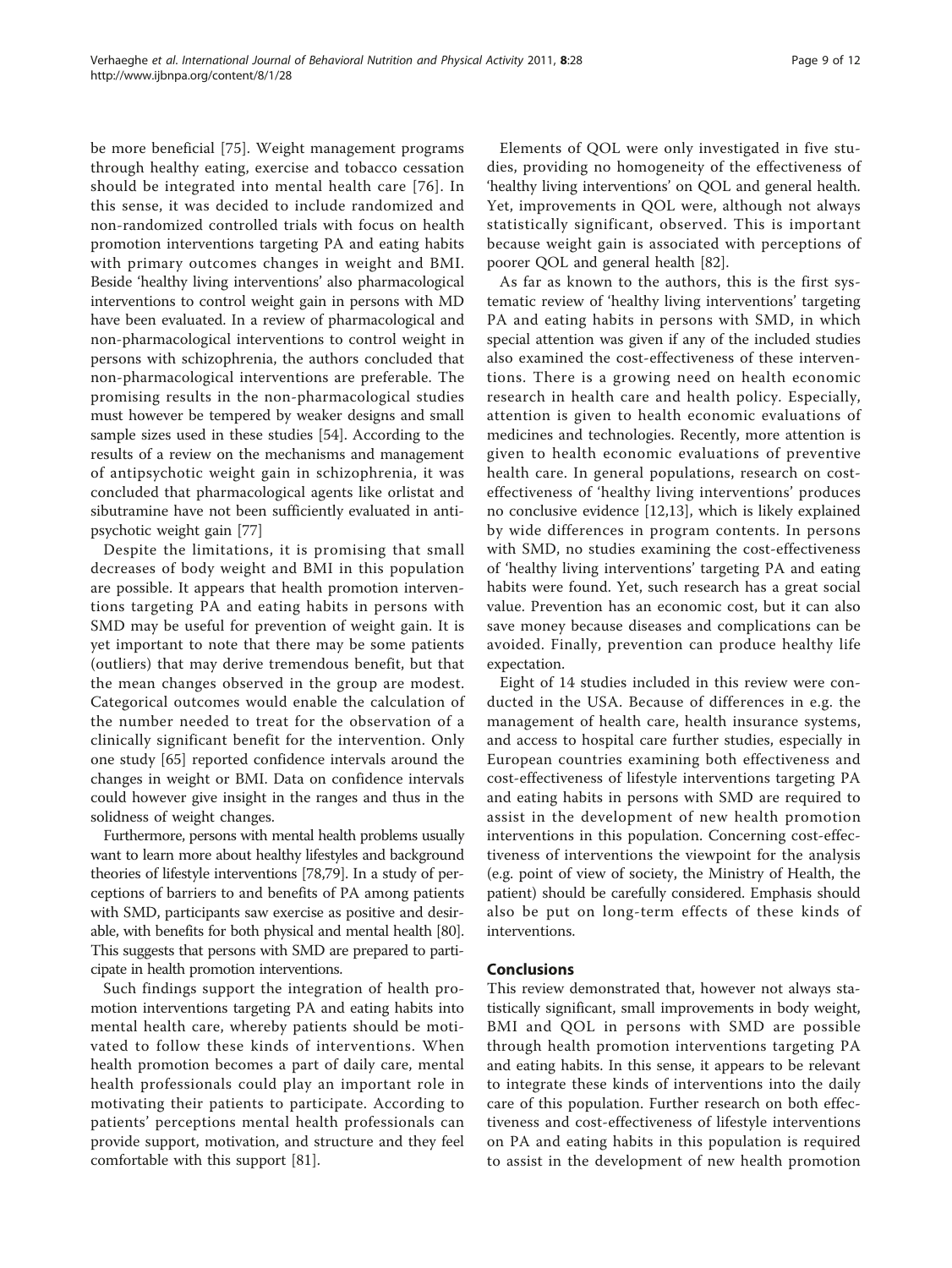<span id="page-9-0"></span>interventions. Additional qualitative research on perceptions of health promotion of both mental health professionals and patients appears to be relevant. This information can be useful when editing and implementing lifestyle interventions on PA and eating habits in mental health care.

#### **Acknowledgements**

none.

#### Author details

<sup>1</sup>Faculty of Medicine and Health Sciences, Ghent University, De Pintelaan 185 B-9000 Ghent, Belgium. <sup>2</sup> Faculty of Medicine and Pharmacy, Vrije Universiteit Brussel, Laarbeeklaan 103 B-1090 Brussel, Belgium.

#### Authors' contributions

NV led the literature search strategy, retrieved, reviewed and assessed the studies on study quality and developed the paper. LA and LM participated in the design and coordination and helped to draft the manuscript, and revised it critically for intellectual content. KVH and JDM revised the manuscript critically for important intellectual content. All authors read and approved the final manuscript

#### Competing interests

The authors declare that they have no competing interests.

Received: 8 July 2010 Accepted: 11 April 2011 Published: 11 April 2011

#### References

- 1. World Health Organization: Obesity: preventing and managing the global epidemic. Geneva, World Health Organization; 2004.
- Cameron AJ, Welborn TA, Zimmet PZ, Dunstan DW, Owen N, Salmon J, Dalton M, Jolley D, Shaw JE: [Overweight and obesity in Australia: the](http://www.ncbi.nlm.nih.gov/pubmed/12720507?dopt=Abstract) [1999-2000 Australian Diabetes, Obesity and Lifestyle Study \(AusDiab\).](http://www.ncbi.nlm.nih.gov/pubmed/12720507?dopt=Abstract) Med J Aust 2003, 178(9):427-432.
- 3. Sanchez A, Norman GJ, Sallis JF, Calfas KJ, Rock C, Patrick K: [Patterns and](http://www.ncbi.nlm.nih.gov/pubmed/18022220?dopt=Abstract) [correlates of multiple risk behaviors in overweight women.](http://www.ncbi.nlm.nih.gov/pubmed/18022220?dopt=Abstract) Prev Med 2008, 46(3):196-202.
- 4. World Health Organization: Global strategy on diet, physical activity and health. Geneva, World Health Organization; 2004.
- 5. Alwan A, Maclean DR, Riley LM, d'Espaignet ET, Mathers CD, Stevens GA, Bettcher D: [Monitoring and surveillance of chronic non-communicable](http://www.ncbi.nlm.nih.gov/pubmed/21074258?dopt=Abstract) [diseases: progress and capacity in high-burden countries.](http://www.ncbi.nlm.nih.gov/pubmed/21074258?dopt=Abstract) Lancet 2010, 376(9755):1861-8.
- 6. Monteiro CA, Moura EC, Conde WL, Popkin BM: [Socioeconomic status and](http://www.ncbi.nlm.nih.gov/pubmed/15654409?dopt=Abstract) [obesity in adult populations of developing countries: a review.](http://www.ncbi.nlm.nih.gov/pubmed/15654409?dopt=Abstract) Bull World Health Organ 2004, 82(12):940-946.
- Clark M, Hampson SE, Avery L, Simpson R: [Effects of a tailored lifestyle](http://www.ncbi.nlm.nih.gov/pubmed/15296683?dopt=Abstract) [self-management intervention in patients with type 2 diabetes.](http://www.ncbi.nlm.nih.gov/pubmed/15296683?dopt=Abstract) Br J Health Psychol 2004, 9(Pt 3):365-379.
- 8. Eriksson KM, Westborg CJ, Eliasson MC: [A randomized trial of lifestyle](http://www.ncbi.nlm.nih.gov/pubmed/16990155?dopt=Abstract) [intervention in primary healthcare for the modification of cardiovascular](http://www.ncbi.nlm.nih.gov/pubmed/16990155?dopt=Abstract) [risk factors.](http://www.ncbi.nlm.nih.gov/pubmed/16990155?dopt=Abstract) Scand J Public Health 2006, 34(5):453-461.
- Woo J, Sea MM, Tong P, Ko GT, Lee Z, Chan J, Chow FC: [Effectiveness of a](http://www.ncbi.nlm.nih.gov/pubmed/18070255?dopt=Abstract) [lifestyle modification programme in weight maintenance in obese](http://www.ncbi.nlm.nih.gov/pubmed/18070255?dopt=Abstract) [subjects after cessation of treatment with Orlistat.](http://www.ncbi.nlm.nih.gov/pubmed/18070255?dopt=Abstract) J Eval Clin Pract 2007, 13(6):853-859.
- 10. Annemans L, Lamotte M, Clarys P, Van den Abeele E: [Health economic](http://www.ncbi.nlm.nih.gov/pubmed/18043305?dopt=Abstract) [evaluation of controlled and maintained physical exercise in the](http://www.ncbi.nlm.nih.gov/pubmed/18043305?dopt=Abstract) [prevention of cardiovascular and other prosperity diseases.](http://www.ncbi.nlm.nih.gov/pubmed/18043305?dopt=Abstract) Eur J Cardiovasc Prev Rehabil 2007, 14(6):815-824.
- 11. Jacobs-van der Bruggen MA, Bos G, Bemelmans WJ, Hoogenveen RT, Vijgen SM, Baan CA: [Lifestyle interventions are cost-effective in people](http://www.ncbi.nlm.nih.gov/pubmed/17192345?dopt=Abstract) [with different levels of diabetes risk: results from a modeling study.](http://www.ncbi.nlm.nih.gov/pubmed/17192345?dopt=Abstract) Diabetes Care 2007, 30(1):128-134.
- 12. Roux L, Pratt M, Tengs TO, Yore MM, Yanagawa TL, Van Den Bos J, Rutt C, Brownson RC, Powell KE, Heath G, Kohl HW, Teutsch S, Cawley J, Lee IM,

West L, Buchner DM: [Cost effectiveness of community-based physical](http://www.ncbi.nlm.nih.gov/pubmed/19000846?dopt=Abstract) [activity interventions.](http://www.ncbi.nlm.nih.gov/pubmed/19000846?dopt=Abstract) Am J Prev Med 2008, 35(6):578-588.

- 13. Muller-Riemenschneider F, Reinhold T, Willich SN: [Cost-effectiveness of](http://www.ncbi.nlm.nih.gov/pubmed/18971249?dopt=Abstract) [interventions promoting physical activity.](http://www.ncbi.nlm.nih.gov/pubmed/18971249?dopt=Abstract) Br J Sports Med 2009, 43(1):70-76.
- 14. Filik R, Sipos A, Kehoe PG, Burns T, Cooper SJ, Stevens H, Laugharne R, Young G, Perrington S, McKendrick J, Stephenson D, Harrison G: [The](http://www.ncbi.nlm.nih.gov/pubmed/16638074?dopt=Abstract) [cardiovascular and respiratory health of people with schizophrenia.](http://www.ncbi.nlm.nih.gov/pubmed/16638074?dopt=Abstract) Acta Psychiatr Scand 2006, 113(4):298-305.
- 15. Paton C, Esop R, Young C, Taylor D: [Obesity, dyslipidaemias and smoking](http://www.ncbi.nlm.nih.gov/pubmed/15352932?dopt=Abstract) [in an inpatient population treated with antipsychotic drugs.](http://www.ncbi.nlm.nih.gov/pubmed/15352932?dopt=Abstract) Acta Psychiatr Scand 2004, 110(4):299-305.
- 16. Elmslie JL, Silverstone JT, Mann JI, Williams SM, Romans SE: [Prevalence of](http://www.ncbi.nlm.nih.gov/pubmed/10817102?dopt=Abstract) [overweight and obesity in bipolar patients.](http://www.ncbi.nlm.nih.gov/pubmed/10817102?dopt=Abstract) J Clin Psychiatry 2000, 61(3):179-184.
- 17. Dickerson FB, Brown CH, Kreyenbuhl JA, Fang L, Goldberg RW, Wohlheiter K, Dixon LB: [Obesity among individuals with serious mental](http://www.ncbi.nlm.nih.gov/pubmed/16638075?dopt=Abstract) [illness.](http://www.ncbi.nlm.nih.gov/pubmed/16638075?dopt=Abstract) Acta Psychiatr Scand 2006, 113(4):306-313.
- 18. Parsons B, Allison DB, Loebel A, Williams K, Giller E, Romano S, Siu C: [Weight effects associated with antipsychotics: a comprehensive](http://www.ncbi.nlm.nih.gov/pubmed/19321312?dopt=Abstract) [database analysis.](http://www.ncbi.nlm.nih.gov/pubmed/19321312?dopt=Abstract) Schizophr Res 2009, 110(1-3):103-110.
- 19. Brown S, Birtwistle J, Roe L, Thompson C: [The unhealthy lifestyle of](http://www.ncbi.nlm.nih.gov/pubmed/10405091?dopt=Abstract) [people with schizophrenia.](http://www.ncbi.nlm.nih.gov/pubmed/10405091?dopt=Abstract) Psychol Med 1999, 29(3):697-701.
- 20. Osborn DP, Nazareth I, King MB: [Physical activity, dietary habits and](http://www.ncbi.nlm.nih.gov/pubmed/17721669?dopt=Abstract) [Coronary Heart Disease risk factor knowledge amongst people with](http://www.ncbi.nlm.nih.gov/pubmed/17721669?dopt=Abstract) [severe mental illness: a cross sectional comparative study in primary](http://www.ncbi.nlm.nih.gov/pubmed/17721669?dopt=Abstract) [care.](http://www.ncbi.nlm.nih.gov/pubmed/17721669?dopt=Abstract) Soc Psychiatry Psychiatr Epidemiol 2007, 42(10):787-793.
- 21. Henderson DC, Borba CP, Daley TB, Boxill R, Nguyen DD, Culhane MA, Louie P, Cather C, Eden Evins A, Freudenreich O, Taber SM, Goff DC: [Dietary intake profile of patients with schizophrenia.](http://www.ncbi.nlm.nih.gov/pubmed/16754415?dopt=Abstract) Ann Clin Psychiatry 2006, 18(2):99-105.
- 22. McCreadie RG: [Diet, smoking and cardiovascular risk in people with](http://www.ncbi.nlm.nih.gov/pubmed/14645025?dopt=Abstract) [schizophrenia: descriptive study.](http://www.ncbi.nlm.nih.gov/pubmed/14645025?dopt=Abstract) Br J Psychiatry 2003, 183:534-539.
- 23. Roick C, Fritz-Wieacker A, Matschinger H, Heider D, Schindler J, Riedel-Heller S, Angermeyer MC: [Health habits of patients with schizophrenia.](http://www.ncbi.nlm.nih.gov/pubmed/17370043?dopt=Abstract) Soc Psychiatry Psychiatr Epidemiol 2007, 42(4):268-276.
- 24. Chuang HT, Mansell C, Patten SB: [Lifestyle characteristics of psychiatric](http://www.ncbi.nlm.nih.gov/pubmed/18478829?dopt=Abstract) [outpatients.](http://www.ncbi.nlm.nih.gov/pubmed/18478829?dopt=Abstract) Can J Psychiatry 2008, 53(4):260-266.
- 25. Strassnig M, Brar JS, Ganguli R: [Nutritional assessment of patients with](http://www.ncbi.nlm.nih.gov/pubmed/14552512?dopt=Abstract) [schizophrenia: a preliminary study.](http://www.ncbi.nlm.nih.gov/pubmed/14552512?dopt=Abstract) Schizophr Bull 2003, 29(2):393-397.
- 26. Brown S, Inskip H, Barraclough B: [Causes of the excess mortality of](http://www.ncbi.nlm.nih.gov/pubmed/11040880?dopt=Abstract) [schizophrenia.](http://www.ncbi.nlm.nih.gov/pubmed/11040880?dopt=Abstract) Br J Psychiatry 2000, 177:212-217.
- 27. Fleischhacker WW, Cetkovich-Bakmas M, De HM, Hennekens CH, Lambert M, Leucht S, Maj M, McIntyre RS, Naber D, Newcomer JW, Olfson M, Osby U, Sartorius N, Lieberman JA: [Comorbid somatic illnesses](http://www.ncbi.nlm.nih.gov/pubmed/18370570?dopt=Abstract) [in patients with severe mental disorders: clinical, policy, and research](http://www.ncbi.nlm.nih.gov/pubmed/18370570?dopt=Abstract) [challenges.](http://www.ncbi.nlm.nih.gov/pubmed/18370570?dopt=Abstract) J Clin Psychiatry 2008, 69(4):514-519.
- 28. Lambert TJ, Velakoulis D, Pantelis C: [Medical comorbidity in schizophrenia.](http://www.ncbi.nlm.nih.gov/pubmed/12720526?dopt=Abstract) Med J Aust 2003, 178(Suppl):S67-S70.
- 29. Phelan M, Stradins L, Morrison S: [Physical health of people with severe](http://www.ncbi.nlm.nih.gov/pubmed/11222406?dopt=Abstract) [mental illness.](http://www.ncbi.nlm.nih.gov/pubmed/11222406?dopt=Abstract) BMJ 2001, 322(7284):443-444.
- 30. Whyte S, Penny C, Phelan M, Hippisley-Cox J, Majeed A: [Quality of](http://www.ncbi.nlm.nih.gov/pubmed/18042084?dopt=Abstract) [diabetes care in patients with schizophrenia and bipolar disorder: cross](http://www.ncbi.nlm.nih.gov/pubmed/18042084?dopt=Abstract)[sectional study.](http://www.ncbi.nlm.nih.gov/pubmed/18042084?dopt=Abstract) Diabet Med 2007, 24(12):1442-1448.
- 31. Harris EC, Barraclough B: [Excess mortality of mental disorder.](http://www.ncbi.nlm.nih.gov/pubmed/9850203?dopt=Abstract) Br J Psychiatry 1998, 173:11-53.
- 32. Dembling BP, Chen DT, Vachon L: [Life expectancy and causes of death in](http://www.ncbi.nlm.nih.gov/pubmed/10445651?dopt=Abstract) [a population treated for serious mental illness.](http://www.ncbi.nlm.nih.gov/pubmed/10445651?dopt=Abstract) Psychiatr Serv 1999, 50(8):1036-1042.
- 33. Miller BJ, Paschall CB, Svendsen DP: [Mortality and medical comorbidity](http://www.ncbi.nlm.nih.gov/pubmed/17035569?dopt=Abstract) [among patients with serious mental illness.](http://www.ncbi.nlm.nih.gov/pubmed/17035569?dopt=Abstract) Psychiatr Serv 2006, 57(10):1482-1487.
- 34. Piatt EE, Munetz MR, Ritter C: [An examination of premature mortality](http://www.ncbi.nlm.nih.gov/pubmed/20592000?dopt=Abstract) [among decedents with serious mental illness and those in the general](http://www.ncbi.nlm.nih.gov/pubmed/20592000?dopt=Abstract) [population.](http://www.ncbi.nlm.nih.gov/pubmed/20592000?dopt=Abstract) Psychiatr Serv 2010, 61(7):663-668.
- 35. Daumit GL, Anthony CB, Ford DE, Fahey M, Skinner EA, Lehman AF, Hwang W, Steinwachs DM: [Pattern of mortality in a sample of Maryland](http://www.ncbi.nlm.nih.gov/pubmed/20207013?dopt=Abstract) [residents with severe mental illness.](http://www.ncbi.nlm.nih.gov/pubmed/20207013?dopt=Abstract) Psychiatry Res 2010, 176(2-3):242-245.
- Auquier P, Lancon C, Rouillon F, Lader M: [Mortality in schizophrenia.](http://www.ncbi.nlm.nih.gov/pubmed/17944000?dopt=Abstract) Pharmacoepidemiol Drug Saf 2007, 16(12):1308-1312.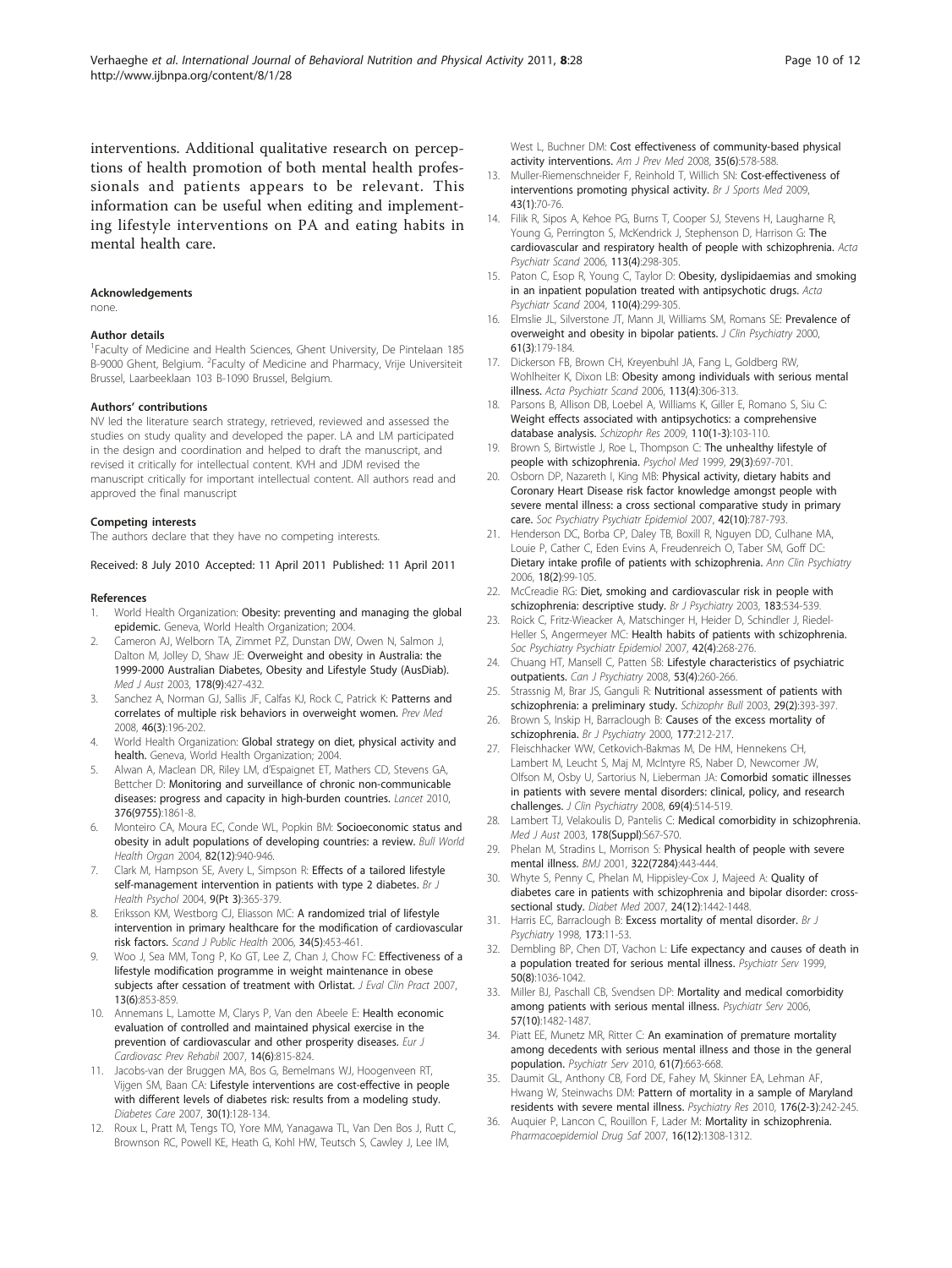- <span id="page-10-0"></span>37. Brown S: [Excess mortality of schizophrenia. A meta-analysis.](http://www.ncbi.nlm.nih.gov/pubmed/9519087?dopt=Abstract) Br J Psychiatry 1997, 171:502-508.
- 38. Lawrence DM, Holman CD, Jablensky AV, Hobbs MS: [Death rate from](http://www.ncbi.nlm.nih.gov/pubmed/12509315?dopt=Abstract) [ischaemic heart disease in Western Australian psychiatric patients 1980-](http://www.ncbi.nlm.nih.gov/pubmed/12509315?dopt=Abstract) [1998.](http://www.ncbi.nlm.nih.gov/pubmed/12509315?dopt=Abstract) Br J Psychiatry 2003, 182:31-36.
- 39. Beebe LH: [Obesity in schizophrenia: screening, monitoring, and health](http://www.ncbi.nlm.nih.gov/pubmed/18177275?dopt=Abstract) [promotion.](http://www.ncbi.nlm.nih.gov/pubmed/18177275?dopt=Abstract) Perspect Psychiatr Care 2008, 44(1):25-31.
- 40. Casey DE, Haupt DW, Newcomer JW, Henderson DC, Sernyak MJ, Davidson M, Lindenmayer JP, Manoukian SV, Banerji MA, Lebovitz HE, Hennekens CH: [Antipsychotic-induced weight gain and metabolic](http://www.ncbi.nlm.nih.gov/pubmed/15151456?dopt=Abstract) [abnormalities: implications for increased mortality in patients with](http://www.ncbi.nlm.nih.gov/pubmed/15151456?dopt=Abstract) [schizophrenia.](http://www.ncbi.nlm.nih.gov/pubmed/15151456?dopt=Abstract) J Clin Psychiatry 2004, 65(Suppl 7):4-18.
- 41. MacHaffie S: [Health promotion information: sources and significance for](http://www.ncbi.nlm.nih.gov/pubmed/12567374?dopt=Abstract) [those with serious and persistent mental illness.](http://www.ncbi.nlm.nih.gov/pubmed/12567374?dopt=Abstract) Arch Psychiatr Nurs 2002, 16(6):263-274.
- 42. De Hert M, Dekker JM, Wood D, Kahl KG, Holt RI, Moller HJ: [Cardiovascular](http://www.ncbi.nlm.nih.gov/pubmed/19682863?dopt=Abstract) [disease and diabetes in people with severe mental illness position](http://www.ncbi.nlm.nih.gov/pubmed/19682863?dopt=Abstract) [statement from the European Psychiatric Association \(EPA\), supported](http://www.ncbi.nlm.nih.gov/pubmed/19682863?dopt=Abstract) [by the European Association for the Study of Diabetes \(EASD\) and the](http://www.ncbi.nlm.nih.gov/pubmed/19682863?dopt=Abstract) [European Society of Cardiology \(ESC\).](http://www.ncbi.nlm.nih.gov/pubmed/19682863?dopt=Abstract) Eur Psychiatry 2009, 24(6):412-424.
- 43. Alvarez-Jimenez M, Gonzalez-Blanch C, Vazquez-Barquero JL, Perez-Iglesias R, Martinez-Garcia O, Perez-Pardal T, Ramirez-Bonilla ML, Crespo-Facorro B: [Attenuation of antipsychotic-induced weight gain with early](http://www.ncbi.nlm.nih.gov/pubmed/16965204?dopt=Abstract) [behavioral intervention in drug-naive first-episode psychosis patients: A](http://www.ncbi.nlm.nih.gov/pubmed/16965204?dopt=Abstract) [randomized controlled trial.](http://www.ncbi.nlm.nih.gov/pubmed/16965204?dopt=Abstract) J Clin Psychiatry 2006, 67(8):1253-1260.
- 44. Alvarez-Jimenez M, Martinez-Garcia O, Perez-Iglesias R, Ramirez ML, Vazquez-Barquero JL, Crespo-Facorro B: [Prevention of antipsychotic](http://www.ncbi.nlm.nih.gov/pubmed/19896336?dopt=Abstract)[induced weight gain with early behavioural intervention in first-episode](http://www.ncbi.nlm.nih.gov/pubmed/19896336?dopt=Abstract) [psychosis: 2-year results of a randomized controlled trial.](http://www.ncbi.nlm.nih.gov/pubmed/19896336?dopt=Abstract) Schizophr Res 2010, 116(1):16-19.
- 45. Beebe LH, Tian L, Morris N, Goodwin A, Allen SS, Kuldau J: [Effects of](http://www.ncbi.nlm.nih.gov/pubmed/16020076?dopt=Abstract) [exercise on mental and physical health parameters of persons with](http://www.ncbi.nlm.nih.gov/pubmed/16020076?dopt=Abstract) [schizophrenia.](http://www.ncbi.nlm.nih.gov/pubmed/16020076?dopt=Abstract) Issues Ment Health Nurs 2005, 26(6):661-676.
- 46. Jean-Baptiste M, Tek C, Liskov E, Chakunta UR, Nicholls S, Hassan AQ, Brownell KD, Wexler BE: [A pilot study of a weight management program](http://www.ncbi.nlm.nih.gov/pubmed/17628437?dopt=Abstract) [with food provision in schizophrenia.](http://www.ncbi.nlm.nih.gov/pubmed/17628437?dopt=Abstract) Schizophr Res 2007, 96(1-3):198-205.
- 47. McCreadie RG, Kelly C, Connolly M, Williams S, Baxter G, Lean M, Paterson JR: [Dietary improvement in people with schizophrenia:](http://www.ncbi.nlm.nih.gov/pubmed/16199794?dopt=Abstract) [randomised controlled trial.](http://www.ncbi.nlm.nih.gov/pubmed/16199794?dopt=Abstract) Br J Psychiatry 2005, 187:346-351.
- 48. Khazaal Y, Fresard E, Rabia S, Chatton A, Rothen S, Pomini V, Grasset F, Borgeat F, Zullino D: [Cognitive behavioural therapy for weight gain](http://www.ncbi.nlm.nih.gov/pubmed/17306507?dopt=Abstract) [associated with antipsychotic drugs.](http://www.ncbi.nlm.nih.gov/pubmed/17306507?dopt=Abstract) Schizophr Res 2007, 91(1-3):169-177.
- 49. Aquila R, Emanuel M: [Interventions for Weight Gain in Adults Treated](http://www.ncbi.nlm.nih.gov/pubmed/15014664?dopt=Abstract) [With Novel Antipsychotics.](http://www.ncbi.nlm.nih.gov/pubmed/15014664?dopt=Abstract) Prim Care Companion J Clin Psychiatry 2000, 2(1):20-23.
- 50. Melamed Y, Stein-Reisner O, Gelkopf M, Levi G, Sivan T, Ilievici G, Rosenberg R, Weizman A, Bleich A: [Multi-modal weight control](http://www.ncbi.nlm.nih.gov/pubmed/18194946?dopt=Abstract) [intervention for people with persistent mental disorders.](http://www.ncbi.nlm.nih.gov/pubmed/18194946?dopt=Abstract) Psychiatr Rehabil J 2008, 31(3):194-200.
- 51. Skouroliakou M, Giannopoulou I, Kostara C, Hannon JC: [Effects of](http://www.ncbi.nlm.nih.gov/pubmed/19286349?dopt=Abstract) [nutritional intervention on body weight and body composition of obese](http://www.ncbi.nlm.nih.gov/pubmed/19286349?dopt=Abstract) [psychiatric patients taking olanzapine.](http://www.ncbi.nlm.nih.gov/pubmed/19286349?dopt=Abstract) Nutrition 2009, 25(7-8):729-735.
- 52. Dutch Cochrane Centre: Checklists en andere downloads. Amsterdam, Dutch Cochrane Centre; 2009 [[http://dcc.cochrane.org/](http://dcc.cochrane.org/beoordelingsformulieren-en-andere-downloads) [beoordelingsformulieren-en-andere-downloads\]](http://dcc.cochrane.org/beoordelingsformulieren-en-andere-downloads).
- 53. Downs SH, Black N: [The feasibility of creating a checklist for the](http://www.ncbi.nlm.nih.gov/pubmed/9764259?dopt=Abstract) [assessment of the methodological quality both of randomised and non](http://www.ncbi.nlm.nih.gov/pubmed/9764259?dopt=Abstract)[randomised studies of health care interventions.](http://www.ncbi.nlm.nih.gov/pubmed/9764259?dopt=Abstract) J Epidemiol Community Health 1998, 52(6):377-384.
- 54. Faulkner G, Soundy AA, Lloyd K: [Schizophrenia and weight management:](http://www.ncbi.nlm.nih.gov/pubmed/14531752?dopt=Abstract) [a systematic review of interventions to control weight.](http://www.ncbi.nlm.nih.gov/pubmed/14531752?dopt=Abstract) Acta Psychiatr Scand 2003, 108(5):324-332.
- 55. Faulkner G, Cohn T, Remington G: [Interventions to reduce weight gain in](http://www.ncbi.nlm.nih.gov/pubmed/17253540?dopt=Abstract) [schizophrenia.](http://www.ncbi.nlm.nih.gov/pubmed/17253540?dopt=Abstract) Cochrane Database Syst Rev 2007, , 1: CD005148.
- 56. Lowe T, Lubos E: [Effectiveness of weight management interventions for](http://www.ncbi.nlm.nih.gov/pubmed/19012677?dopt=Abstract) [people with serious mental illness who receive treatment with atypical](http://www.ncbi.nlm.nih.gov/pubmed/19012677?dopt=Abstract) [antipsychotic medications. A literature review.](http://www.ncbi.nlm.nih.gov/pubmed/19012677?dopt=Abstract) J Psychiatr Ment Health Nurs 2008, 15(10):857-863.
- 57. Ball MP, Coons VB, Buchanan RW: [A program for treating olanzapine](http://www.ncbi.nlm.nih.gov/pubmed/11433117?dopt=Abstract)[related weight gain.](http://www.ncbi.nlm.nih.gov/pubmed/11433117?dopt=Abstract) Psychiatr Serv 2001, 52(7):967-969.
- 58. Weber M, Wyne K: [A cognitive/behavioral group intervention for weight](http://www.ncbi.nlm.nih.gov/pubmed/16507343?dopt=Abstract) [loss in patients treated with atypical antipsychotics.](http://www.ncbi.nlm.nih.gov/pubmed/16507343?dopt=Abstract) Schizophr Res 2006, 83(1):95-101.
- 59. Littrell KH, Hilligoss NM, Kirshner CD, Petty RG, Johnson CG: [The effects of](http://www.ncbi.nlm.nih.gov/pubmed/14562491?dopt=Abstract) [an educational intervention on antipsychotic-induced weight gain.](http://www.ncbi.nlm.nih.gov/pubmed/14562491?dopt=Abstract) J Nurs Scholarsh 2003, 35(3):237-241.
- 60. Wu MK, Wang CK, Bai YM, Huang CY, Lee SD: [Outcomes of obese,](http://www.ncbi.nlm.nih.gov/pubmed/17412858?dopt=Abstract) [clozapine-treated inpatients with schizophrenia placed on a six-month](http://www.ncbi.nlm.nih.gov/pubmed/17412858?dopt=Abstract) [diet and physical activity program.](http://www.ncbi.nlm.nih.gov/pubmed/17412858?dopt=Abstract) Psychiatr Serv 2007, 58(4):544-550.
- 61. McKibbin CL, Patterson TL, Norman G, Patrick K, Jin H, Roesch S, Mudaliar S, Barrio C, O'Hanlon K, Griver K, Sirkin A, Jeste DV: [A lifestyle intervention for](http://www.ncbi.nlm.nih.gov/pubmed/16842977?dopt=Abstract) [older schizophrenia patients with diabetes mellitus: a randomized](http://www.ncbi.nlm.nih.gov/pubmed/16842977?dopt=Abstract) [controlled trial.](http://www.ncbi.nlm.nih.gov/pubmed/16842977?dopt=Abstract) Schizophr Res 2006, 86(1-3):36-44.
- 62. Scocco P, Longo R, Caon F: [Weight change in treatment with olanzapine](http://www.ncbi.nlm.nih.gov/pubmed/16600840?dopt=Abstract) [and a psychoeducational approach.](http://www.ncbi.nlm.nih.gov/pubmed/16600840?dopt=Abstract) Eat Behav 2006, 7(2):115-124.
- 63. Mauri M, Simoncini M, Castrogiovanni S, Iovieno N, Cecconi D, Dell'Agnello G, Quadrigli M, Rossi A, Donda P, Fagiolini A, Cassano GB: [A](http://www.ncbi.nlm.nih.gov/pubmed/18203047?dopt=Abstract) [psychoeducational program for weight loss in patients who have](http://www.ncbi.nlm.nih.gov/pubmed/18203047?dopt=Abstract) [experienced weight gain during antipsychotic treatment with](http://www.ncbi.nlm.nih.gov/pubmed/18203047?dopt=Abstract) [olanzapine.](http://www.ncbi.nlm.nih.gov/pubmed/18203047?dopt=Abstract) Pharmacopsychiatry 2008, 41(1):17-23.
- 64. Evans S, Newton R, Higgins S: [Nutritional intervention to prevent weight](http://www.ncbi.nlm.nih.gov/pubmed/15943650?dopt=Abstract) [gain in patients commenced on olanzapine: a randomized controlled](http://www.ncbi.nlm.nih.gov/pubmed/15943650?dopt=Abstract) [trial.](http://www.ncbi.nlm.nih.gov/pubmed/15943650?dopt=Abstract) Aust  $N Z J$  Psychiatry 2005, 39(6):479-486.
- 65. Wu RR, Zhao JP, Jin H, Shao P, Fang MS, Guo XF, He YQ, Liu YJ, Chen JD, Li LH: [Lifestyle intervention and metformin for treatment of](http://www.ncbi.nlm.nih.gov/pubmed/18182600?dopt=Abstract) [antipsychotic-induced weight gain: a randomized controlled trial.](http://www.ncbi.nlm.nih.gov/pubmed/18182600?dopt=Abstract) JAMA 2008, 299(2):185-193.
- 66. Skrinar GS, Huxley NA, Hutchinson DS, Menninger E, Glew P: [The role of a](http://www.ncbi.nlm.nih.gov/pubmed/16268007?dopt=Abstract) [fitness intervention on people with serious psychiatric disabilities.](http://www.ncbi.nlm.nih.gov/pubmed/16268007?dopt=Abstract) Psychiatr Rehabil J 2005, 29(2):122-127.
- 67. Kwon JS, Choi JS, Bahk WM, Yoon KC, Hyung KC, Chul SY, Park BJ, Geun C: [Weight management program for treatment-emergent weight gain in](http://www.ncbi.nlm.nih.gov/pubmed/16669719?dopt=Abstract) [olanzapine-treated patients with schizophrenia or schizoaffective](http://www.ncbi.nlm.nih.gov/pubmed/16669719?dopt=Abstract) [disorder: A 12-week randomized controlled clinical trial.](http://www.ncbi.nlm.nih.gov/pubmed/16669719?dopt=Abstract) J Clin Psychiatry 2006, 67(4):547-553.
- 68. Vreeland B, Minsky S, Menza M, Rigassio RD, Roemheld-Hamm B, Stern R: [A](http://www.ncbi.nlm.nih.gov/pubmed/12883145?dopt=Abstract) [program for managing weight gain associated with atypical](http://www.ncbi.nlm.nih.gov/pubmed/12883145?dopt=Abstract) [antipsychotics.](http://www.ncbi.nlm.nih.gov/pubmed/12883145?dopt=Abstract) Psychiatr Serv 2003, 54(8):1155-1157.
- 69. Menza M, Vreeland B, Minsky S, Gara M, Radler DR, Sakowitz M: [Managing](http://www.ncbi.nlm.nih.gov/pubmed/15119908?dopt=Abstract) [atypical antipsychotic-associated weight gain: 12-month data on a](http://www.ncbi.nlm.nih.gov/pubmed/15119908?dopt=Abstract) [multimodal weight control program.](http://www.ncbi.nlm.nih.gov/pubmed/15119908?dopt=Abstract) J Clin Psychiatry 2004, 65(4):471-477
- 70. Department of Health: Care pathway for the management of overweight and obesity.Edited by: Department of Health London. Department of Health London; 2006:.
- 71. Dalton M, Cameron AJ, Zimmet PZ, Shaw JE, Jolley D, Dunstan DW, Welborn TA: [Waist circumference, waist-hip ratio and body mass index](http://www.ncbi.nlm.nih.gov/pubmed/14641796?dopt=Abstract) [and their correlation with cardiovascular disease risk factors in](http://www.ncbi.nlm.nih.gov/pubmed/14641796?dopt=Abstract) [Australian adults.](http://www.ncbi.nlm.nih.gov/pubmed/14641796?dopt=Abstract) J Intern Med 2003, 254(6):555-563.
- 72. Janssen I, Katzmarzyk PT, Ross R: [Waist circumference and not body mass](http://www.ncbi.nlm.nih.gov/pubmed/14985210?dopt=Abstract) [index explains obesity-related health risk.](http://www.ncbi.nlm.nih.gov/pubmed/14985210?dopt=Abstract) Am J Clin Nutr 2004, 79(3):379-384.
- 73. Collins N, Friedrich L: Why worry about body weight measurements? Ostomy Wound Management 2009, 55(11):16-19.
- 74. Maruthur NM, Vollmer WM, Clark JM, Jerome GJ, Lien LF, Loria CM, Appel LJ: [Measurement of weight in clinical trials: is one day enough?](http://www.ncbi.nlm.nih.gov/pubmed/20847809?dopt=Abstract) J Obes 2010.
- 75. Brown S, Chan K: A randomized controlled trial of a brief health promotion intervention in a population with serious mental illness. Journal of Mental Health 2006, 15(5):543-549.
- 76. Robson D, Gray R: [Serious mental illness and physical health problems: a](http://www.ncbi.nlm.nih.gov/pubmed/17007859?dopt=Abstract) [discussion paper.](http://www.ncbi.nlm.nih.gov/pubmed/17007859?dopt=Abstract) Int J Nurs Stud 2007, 44(3):457-466.
- 77. Rege S: [Antipsychotic induced weight gain in schizophrenia:mechanisms](http://www.ncbi.nlm.nih.gov/pubmed/18473255?dopt=Abstract) [and management.](http://www.ncbi.nlm.nih.gov/pubmed/18473255?dopt=Abstract) Aust N Z J Psychiatry 2008, 42(5):369-381.
- 78. Crone D, Guy H: '[I know it is only exercise, but to me it is something](http://www.ncbi.nlm.nih.gov/pubmed/18460081?dopt=Abstract) that keeps me going'[: a qualitative approach to understanding mental](http://www.ncbi.nlm.nih.gov/pubmed/18460081?dopt=Abstract) health service users' [experiences of sports therapy.](http://www.ncbi.nlm.nih.gov/pubmed/18460081?dopt=Abstract) Int J Ment Health Nurs 2008, 17(3):197-207.
- Schmutte T, Flanagan E, Bedregal L, Ridgway P, Sells D, Styron T, Davidson L: [Self-efficacy and self-care: missing ingredients in health and](http://www.ncbi.nlm.nih.gov/pubmed/19048375?dopt=Abstract) [healthcare among adults with serious mental illnesses.](http://www.ncbi.nlm.nih.gov/pubmed/19048375?dopt=Abstract) Psychiatr Q 2009, 80(1):1-8.